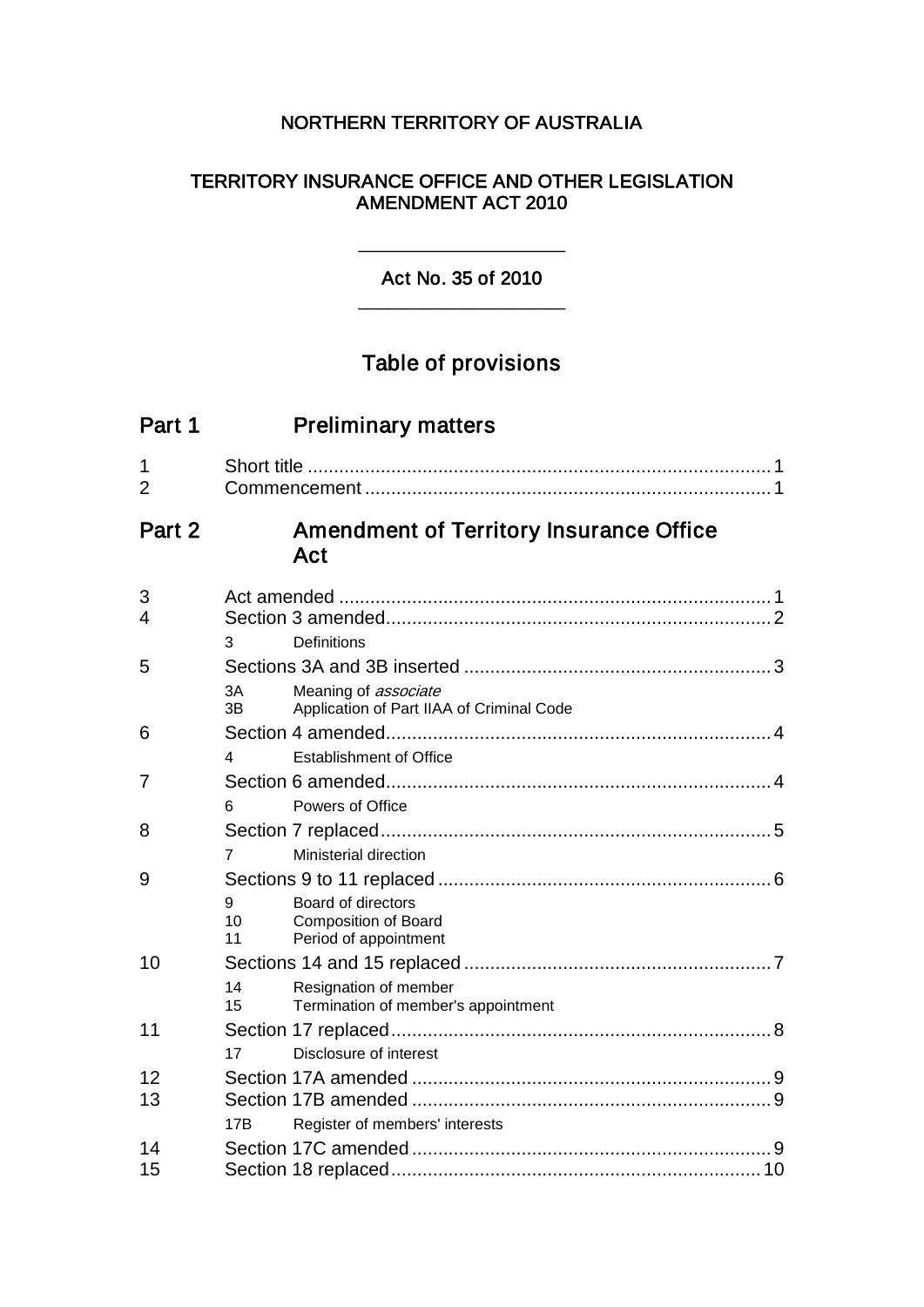|            | 18                | Meetings of Board                   |                                                                                                    |  |
|------------|-------------------|-------------------------------------|----------------------------------------------------------------------------------------------------|--|
| 16<br>17   |                   |                                     |                                                                                                    |  |
|            | 20<br>21          | Delegation by Board                 | <b>Acting Chief Executive Officer</b>                                                              |  |
| 18<br>19   |                   |                                     |                                                                                                    |  |
|            | 25                | <b>Financial records</b>            |                                                                                                    |  |
| 20         |                   |                                     |                                                                                                    |  |
|            | 26<br>26A         |                                     | Payment of surplus amount in Fund to Territory<br>Payment of other surplus amounts to Territory    |  |
| 21         |                   |                                     |                                                                                                    |  |
| 22         |                   |                                     |                                                                                                    |  |
| 23         |                   |                                     |                                                                                                    |  |
| 24         |                   |                                     |                                                                                                    |  |
|            | 34                | Regulations                         |                                                                                                    |  |
| 25         |                   |                                     |                                                                                                    |  |
| Part 3     |                   |                                     | <b>Amendment of Motor Accidents</b><br>(Compensation) legislation                                  |  |
| Division 1 |                   |                                     | <b>Motor Accidents (Compensation) Act</b>                                                          |  |
|            |                   |                                     |                                                                                                    |  |
| 26         |                   |                                     |                                                                                                    |  |
| 27         |                   |                                     |                                                                                                    |  |
|            | 4                 | <b>Definitions</b>                  |                                                                                                    |  |
| 28         |                   |                                     |                                                                                                    |  |
|            | 4E                |                                     | Application of Part IIAA of Criminal Code                                                          |  |
| 29         |                   |                                     |                                                                                                    |  |
|            |                   | Division 1                          | <b>Preliminary matters</b>                                                                         |  |
|            | 27                | 26 Definitions<br>Designated person |                                                                                                    |  |
| 30         |                   |                                     |                                                                                                    |  |
|            | Division 2        |                                     | Review of claims                                                                                   |  |
|            | 28A<br>28B<br>28C | Conducting review                   | Review by designated person                                                                        |  |
|            |                   | Decision on review                  |                                                                                                    |  |
| 31         | Division 3        |                                     | Referral of claims to Tribunal                                                                     |  |
|            | 28D<br>28E<br>29  | Hearing of referral                 | Referral to Tribunal - designated person's initiative<br>Referral to Tribunal - claimant's request |  |
| 32         |                   |                                     |                                                                                                    |  |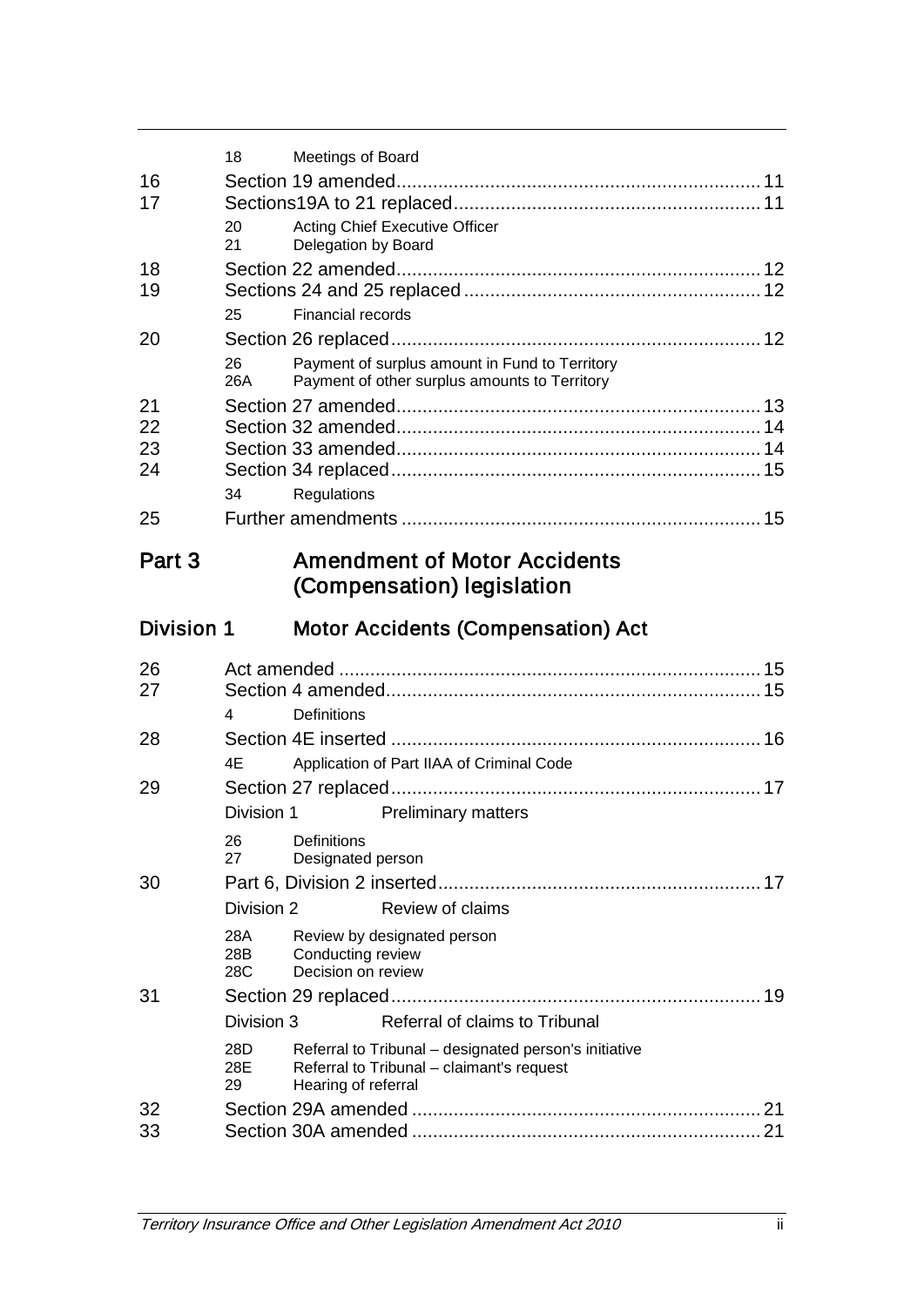| 34                |                 |                                                                                           |  |
|-------------------|-----------------|-------------------------------------------------------------------------------------------|--|
|                   | 30 <sub>B</sub> | Operation and implementation of decision pending review or<br>referral                    |  |
| 35                |                 |                                                                                           |  |
|                   | 32              | Office not subject to direction                                                           |  |
| 36                |                 |                                                                                           |  |
|                   | 36              | Delegation by Office                                                                      |  |
| 37                |                 |                                                                                           |  |
|                   | 42              | Regulations                                                                               |  |
| 38                |                 |                                                                                           |  |
|                   | Part 9          | Savings matter for Territory Insurance Office<br>and Other Legislation Amendment Act 2010 |  |
|                   | 44              | Things previously done by Office for Board                                                |  |
| 39                |                 |                                                                                           |  |
| <b>Division 2</b> |                 | <b>Motor Accidents (Compensation) Appeal</b><br><b>Tribunal Rules</b>                     |  |
| 40                |                 |                                                                                           |  |
| 41                |                 |                                                                                           |  |
|                   | 3               | <b>Definitions</b>                                                                        |  |
| 42                |                 |                                                                                           |  |
| 43                |                 |                                                                                           |  |
| 44                |                 |                                                                                           |  |
| 45                |                 |                                                                                           |  |
| 46                |                 |                                                                                           |  |
| 47                | 16              | Approved forms                                                                            |  |
| 48                |                 |                                                                                           |  |
|                   |                 |                                                                                           |  |
|                   |                 | Division 3 Motor Accidents (Compensation) Regulations                                     |  |
| 49                |                 |                                                                                           |  |
| Part 4            |                 | <b>Amendment of Motor Vehicles legislation</b>                                            |  |
| <b>Division 1</b> |                 | <b>Motor Vehicles Act</b>                                                                 |  |
| 50                |                 |                                                                                           |  |
| 51                |                 |                                                                                           |  |
|                   | Division 1      | Interpretation                                                                            |  |
|                   | 44              | Definition                                                                                |  |
| 52                |                 |                                                                                           |  |
|                   | 47A             | <b>Reviews</b>                                                                            |  |
| 53                |                 |                                                                                           |  |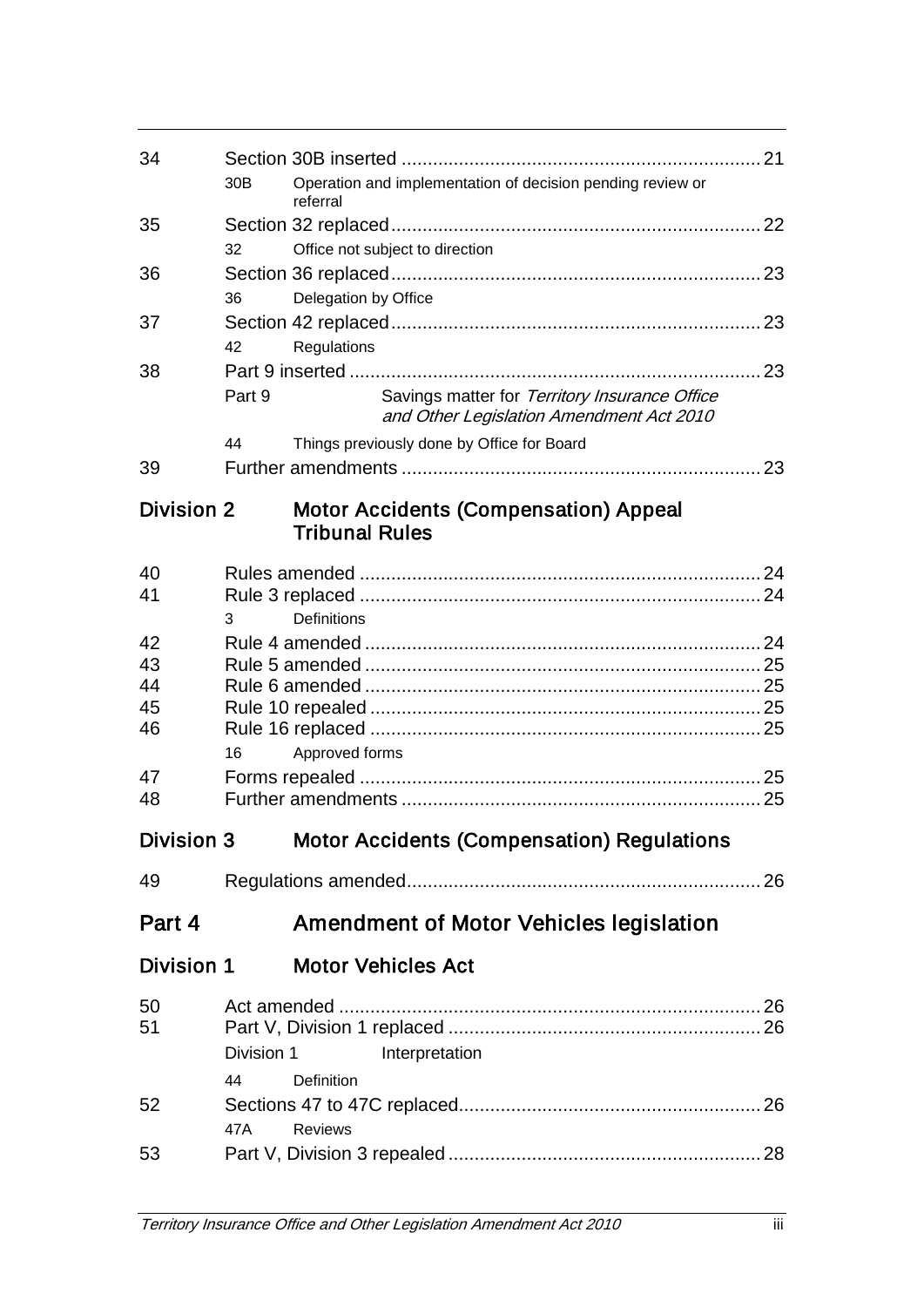| 54         |         | Part IX inserted                                                                                          | 28 |  |
|------------|---------|-----------------------------------------------------------------------------------------------------------|----|--|
|            | Part IX | Transitional matters for Territory Insurance<br><b>Office and Other Legislation Amendment</b><br>Act 2010 |    |  |
|            | 139     | Compensation contributions                                                                                |    |  |
| Division 2 |         | <b>Motor Vehicles Regulations</b>                                                                         |    |  |
| 55<br>56   |         | 28<br>Regulations amended.<br>28                                                                          |    |  |
| Schedule 1 |         | <b>Further amendments of Territory Insurance</b><br><b>Office Act</b>                                     |    |  |
| Schedule 2 |         | <b>Further amendments of Motor Accidents</b><br>(Compensation) Act                                        |    |  |
| Schedule 3 |         | <b>Amendments of Motor Accidents</b><br>(Compensation) Appeal Tribunal Rules                              |    |  |
| Schedule 4 |         | <b>Amendments of Motor Accidents</b><br>(Compensation) Regulations                                        |    |  |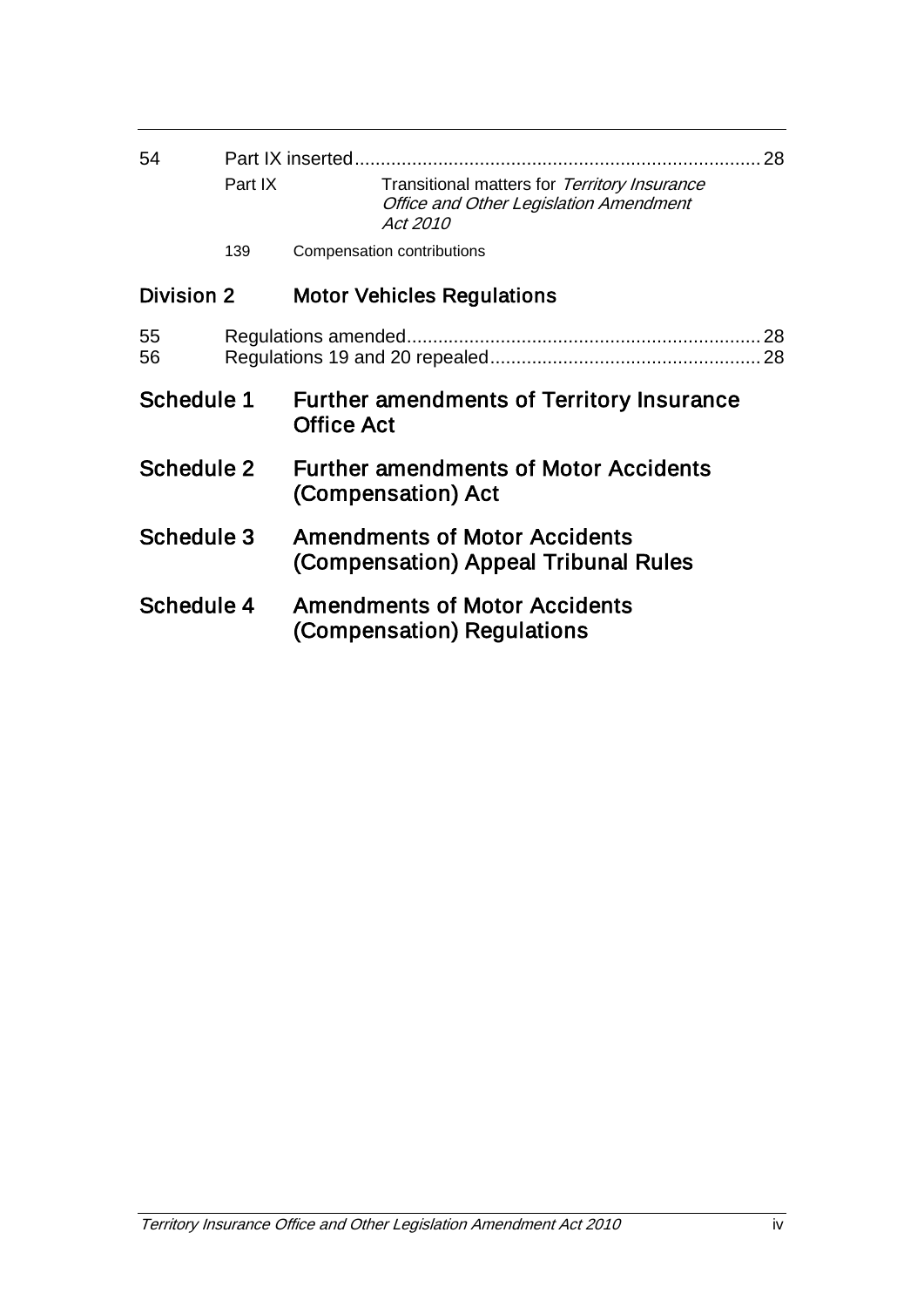

# NORTHERN TERRITORY OF AUSTRALIA \_\_\_\_\_\_\_\_\_\_\_\_\_\_\_\_\_\_\_\_

## Act No. 35 of 2010 \_\_\_\_\_\_\_\_\_\_\_\_\_\_\_\_\_\_\_\_

An Act to amend the Territory Insurance Office Act and other legislation relating to the Territory's motor accident compensation scheme

> [Assented to 18 November 2010] [Second reading 18 August 2010]

## The Legislative Assembly of the Northern Territory enacts as follows:

# Part 1 Preliminary matters

### 1 Short title

This Act may be cited as the Territory Insurance Office and Other Legislation Amendment Act 2010.

## 2 Commencement

- (1) Part 4 commences on 1 January 2011.
- (2) The remaining provisions of this Act commence on the day on which the Administrator's assent to this Act is declared.

## Part 2 **Amendment of Territory Insurance Office Act**

### 3 Act amended

This Part amends the Territory Insurance Office Act.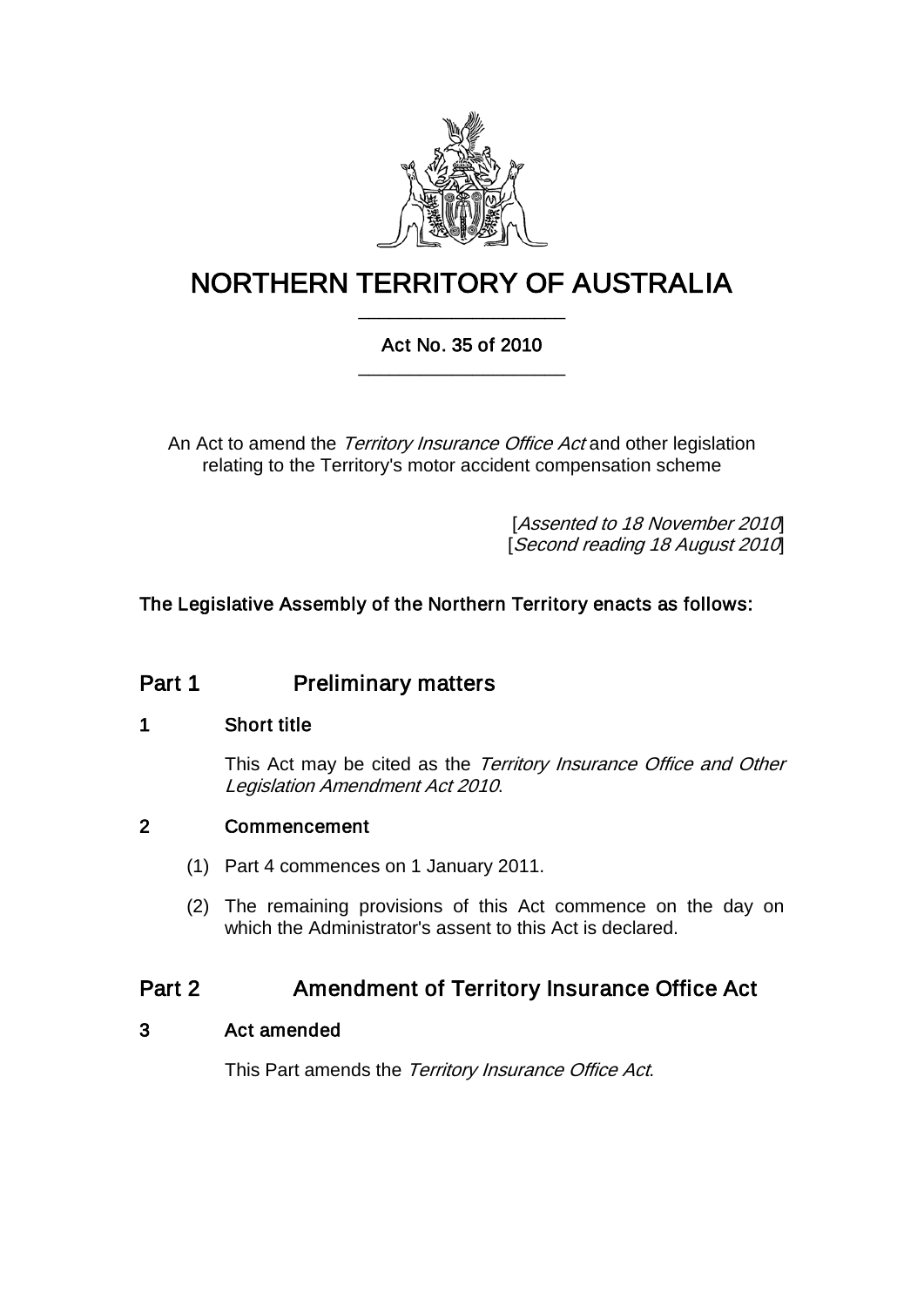#### 4 Section 3 amended

(1) Section 3, heading

omit, insert

### 3 Definitions

(2) Section 3(1)

omit

(1) In this Act, unless the contrary intention appears:

insert

In this Act:

(3) Section 3, definitions Board, Chairman, Deputy Chairman, financial service and MAC member

omit

(4) Section 3

insert (in alphabetical order)

associate, see section 3A.

Board, see section 9(1).

**Chairperson** means the Chairperson of the Board.

Deputy Chairperson means the Deputy Chairperson of the Board.

financial service means:

- (a) the acceptance of deposits and the making of loans and investments; and
- (b) any matter relating to a service mentioned in paragraph (a).
- (5) Section 3(2)

omit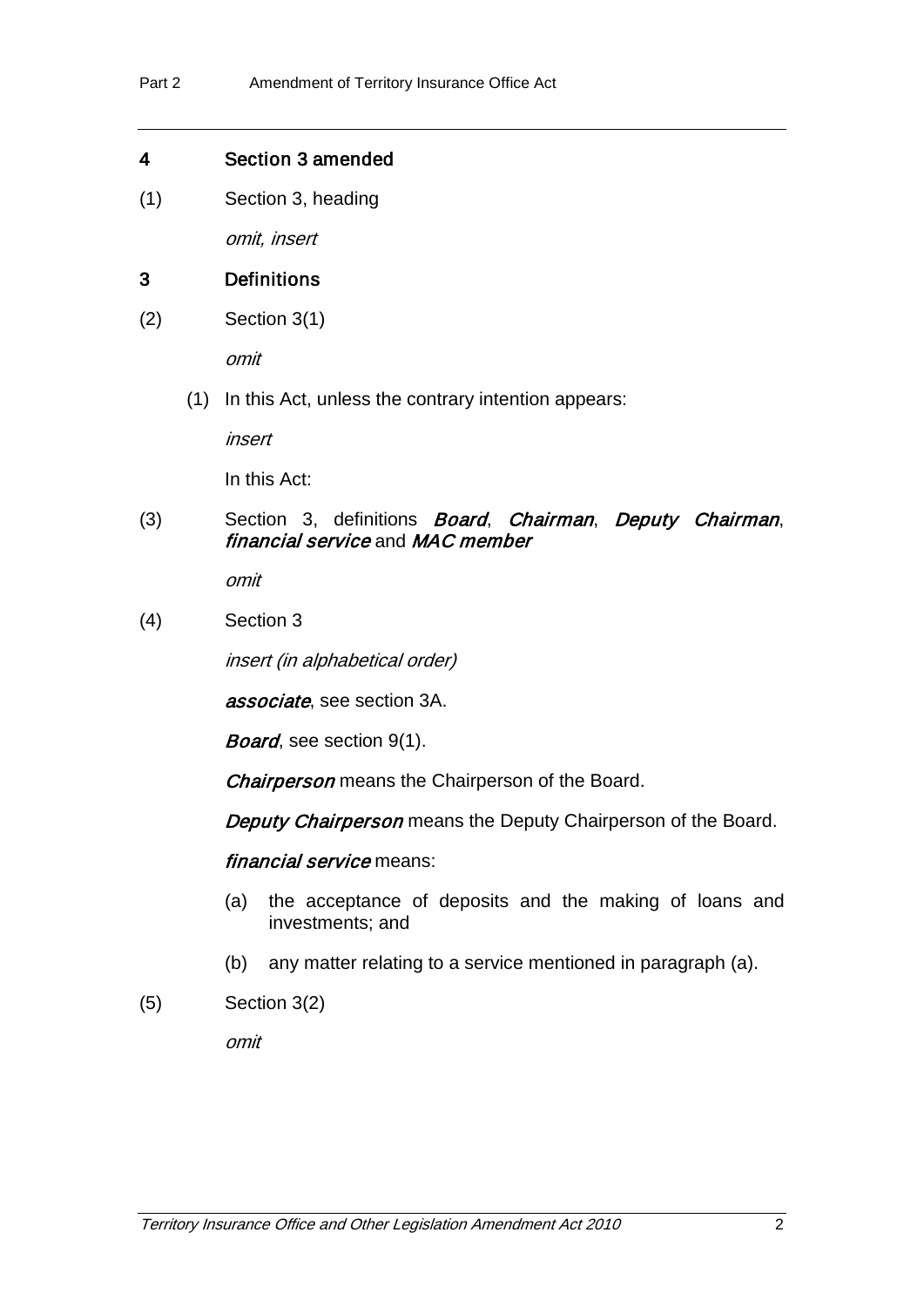#### 5 Sections 3A and 3B inserted

After section 3, in Part I

insert

#### 3A Meaning of *associate*

- (1) A person is an *associate* of another person if:
	- (a) one is a spouse, de facto partner, parent, brother, sister or child of the other; or
	- (b) they are partners in a partnership; or
	- (c) they are both trustees or beneficiaries of the same trust, or one is a trustee and the other is a beneficiary of the same trust; or
	- (d) one is a body corporate and the other is a director or member of the governing body of the body corporate; or
	- (e) one is a body corporate (other than a public company whose shares are listed on a stock exchange) and the other is a shareholder in the body corporate; or
	- (f) they are related bodies corporate within the meaning of the Corporations Act 2001; or
	- (g) a chain of relationships can be traced between them under any one or more of the above paragraphs.
- (2) For subsection (1), a beneficiary of a trust includes an object of a discretionary trust.

#### 3B Application of Part IIAA of Criminal Code

Part IIAA of the Criminal Code applies to an offence against this Act.

#### Note for section 3B

Part IIAA of the Criminal Code states the general principles of criminal responsibility, establishes general defences, and deals with burden of proof. It also defines, or elaborates on, certain concepts commonly used in the creation of offences.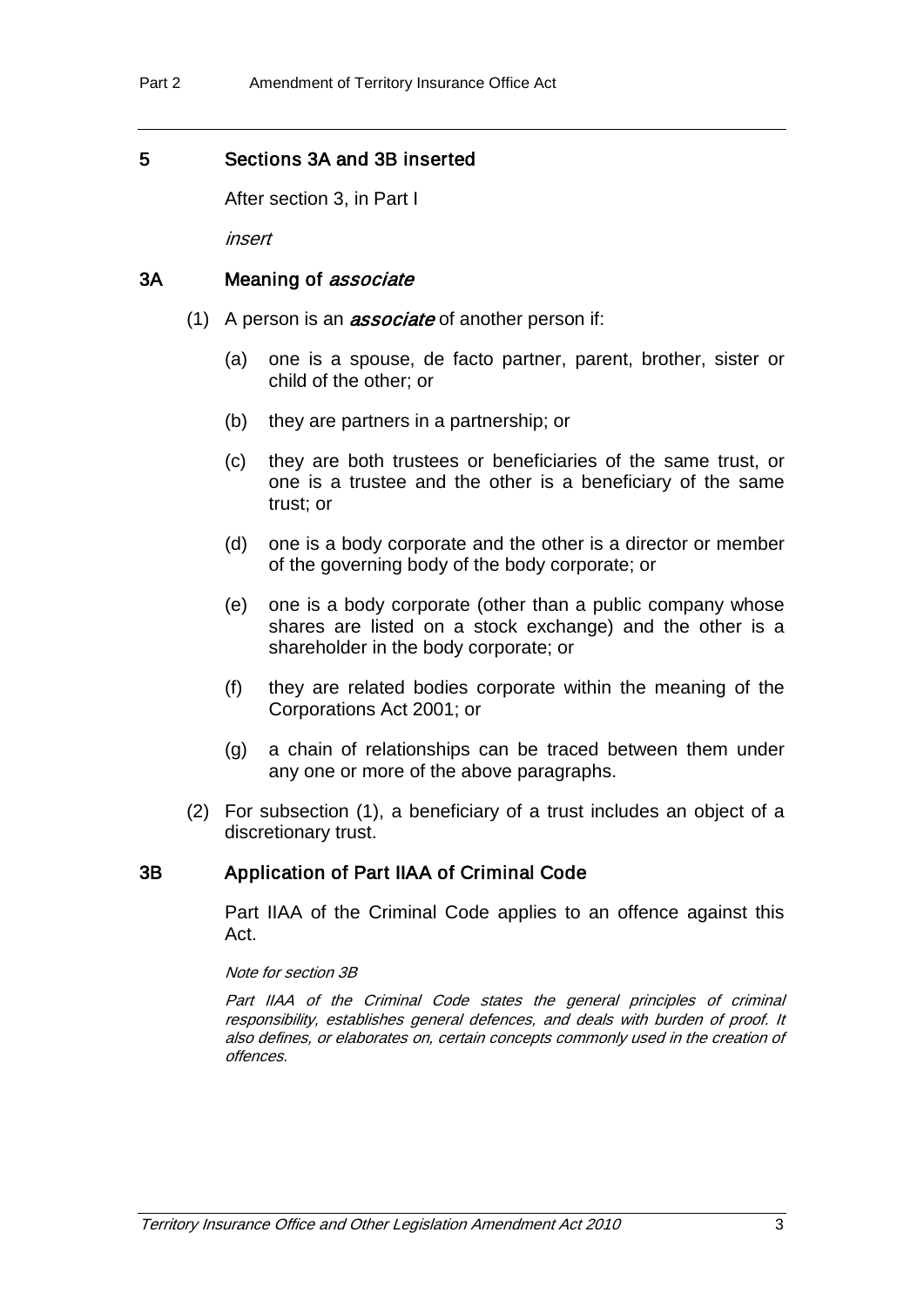#### 6 Section 4 amended

(1) Section 4, heading

omit, insert

## 4 Establishment of Office

(2) Section 4(1)

omit

hereby

(3) Section 4(2) and (3)

omit, insert

- (2) The Office:
	- (a) is a body corporate with perpetual succession; and
	- (b) has a common seal; and
	- (c) is capable, in its corporate name, of:
		- (i) acquiring, holding and disposing of real and personal property; and
		- (ii) suing and being sued.
- (3) All courts, judges and persons acting judicially must:
	- (a) take judicial notice of the seal of the Office affixed to a document; and
	- (b) presume it was properly affixed.

### 7 Section 6 amended

(1) Section 6, heading

omit, insert

### 6 Powers of Office

(2) Section 6(1)

omit, insert

(1) Subject to this Act, the Office has, for or in connection with the performance of its functions, all the powers of an individual.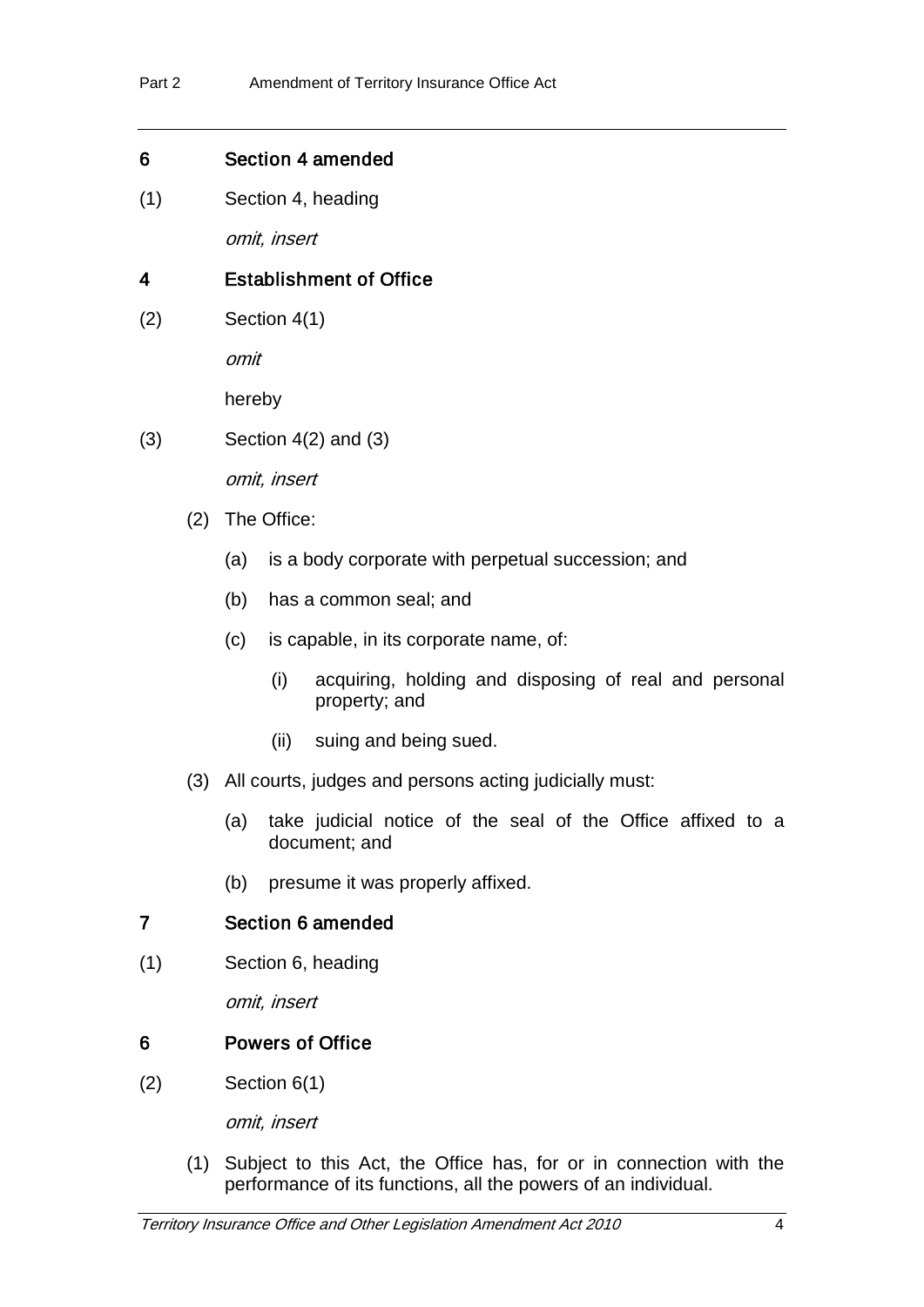(3) Section  $6(2)(d)$  and  $(e)$ 

omit, insert

- (d) enter into contracts, including, for example, contracts to engage consultants to advise it on the operation of its business; and
- $(4)$  Section  $6(2)(n)$

omit, insert

- (n) invest its moneys; and
- (5) Section 6(2)(a) to (c) and (f) to (ma), at the end

insert

and

#### 8 Section 7 replaced

Section 7

repeal, insert

#### 7 Ministerial direction

- (1) In exercising its powers and performing its functions, the Office is subject to the direction of the Minister.
- (2) However, the Minister may give a direction to the Office only if:
	- (a) satisfied compliance with the direction is in the public interest; and
	- (b) the Minister has consulted the Board about the direction.
- (3) The Minister must table a copy of the direction in the Legislative Assembly within 6 sitting days after giving it.
- (4) The Office's annual report for a financial year must include details about each direction given in the year.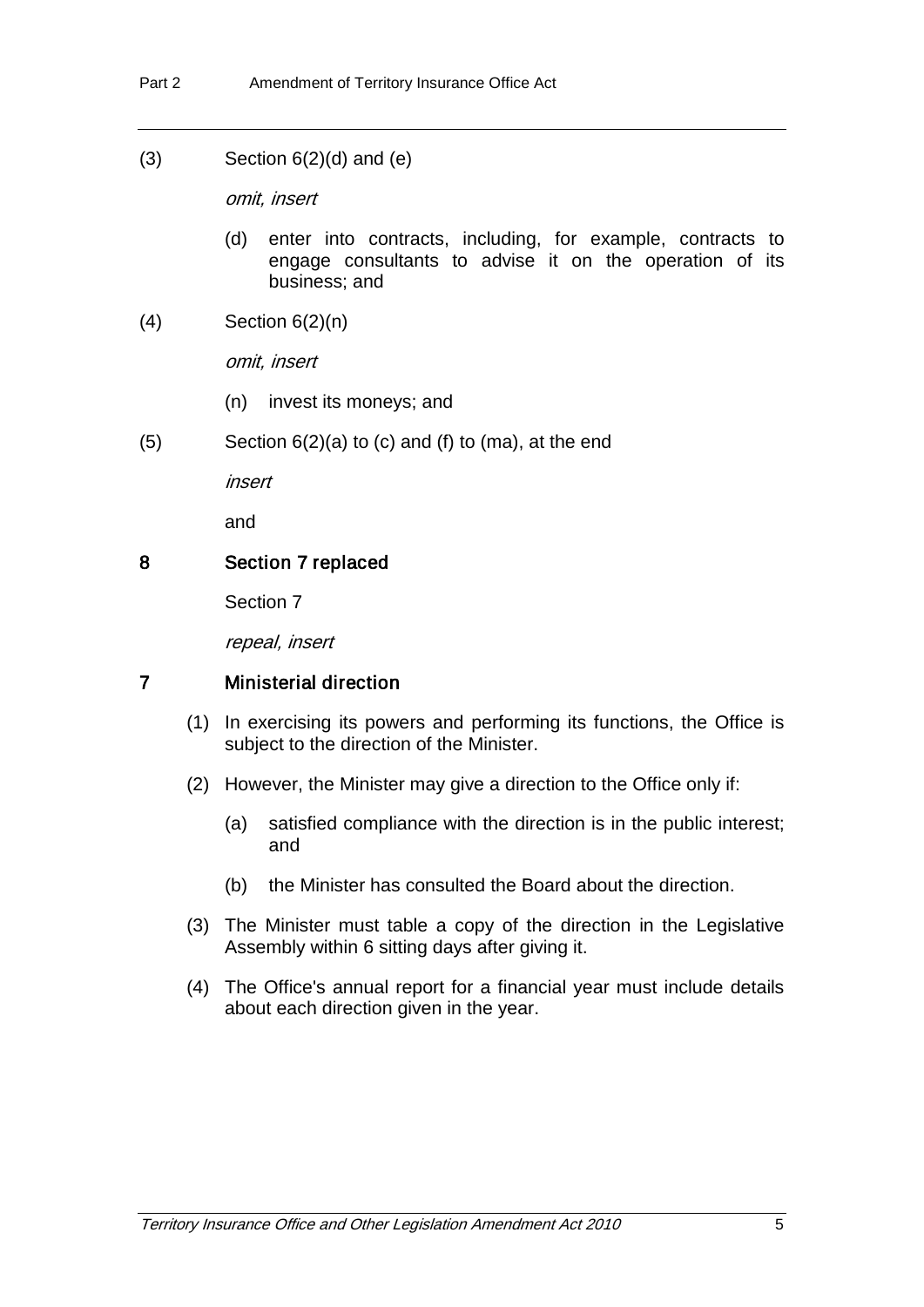### 9 Sections 9 to 11 replaced

Sections 9 to 11

repeal, insert

#### 9 Board of directors

- (1) There is to be a board of directors of the Office (the **Board**).
- (2) The Board is responsible for the Office's commercial and MAC business activities.
- (3) All acts and things done in the name of or for the Office by or with the authority of the Board are taken to have been done by the Office.

### 10 Composition of Board

- (1) The Board consists of at least 3 members appointed by the Minister.
- (2) The Chief Executive Officer may be appointed as a member of the Board.
- (3) The exercise of a power or performance of a function by the Board is not affected merely because of:
	- (a) a vacancy in the office of a member; or
	- (b) a member's absence from a Board meeting.

#### 11 Period of appointment

- (1) A member, other than the Chief Executive Officer, holds office for:
	- (a) 3 years from the date of appointment; or
	- (b) if a shorter period is stated in the member's instrument of appointment – that period.
- (2) A member is eligible for reappointment.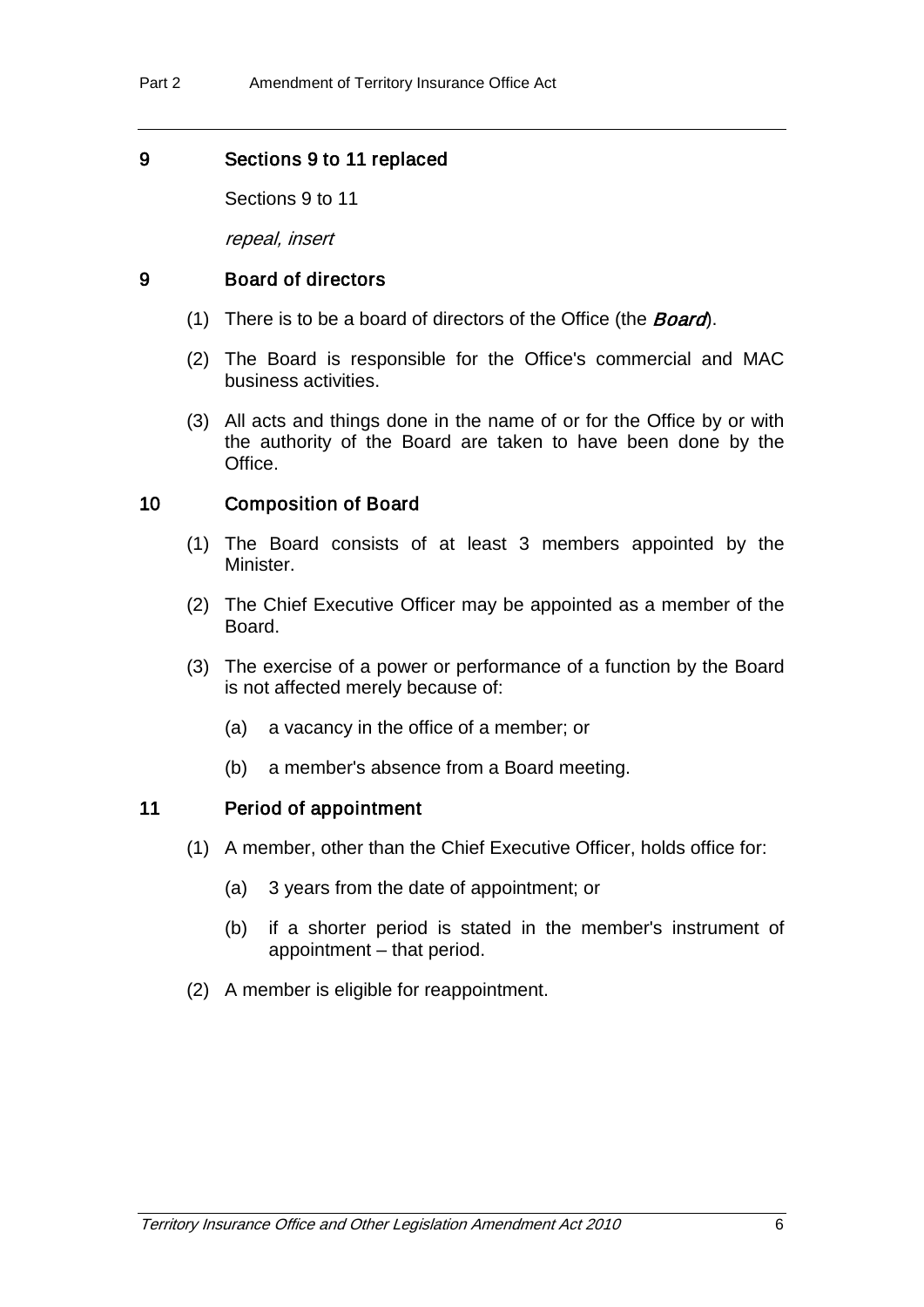### 10 Sections 14 and 15 replaced

Sections 14 and 15

repeal, insert

### 14 Resignation of member

A member, other than the Chief Executive Officer, may resign office by signed notice given to the Minister.

## 15 Termination of member's appointment

- (1) The Minister may terminate the appointment of a member on the grounds of inability, inefficiency, misbehaviour or physical or mental incapacity.
- (2) In addition, the Minister must terminate the appointment of a member if the member is absent, except on leave granted by the Board, from 3 consecutive meetings of the Board.
- (3) The termination of a member's appointment under subsection (1) or (2) must be in writing given to the member.
- (4) A member's appointment terminates if the member:
	- (a) becomes bankrupt, applies to take the benefit of a law for the relief of bankrupt or insolvent debtors, compounds with creditors or makes an assignment of the member's remuneration for their benefit; or
	- (b) is convicted:
		- (i) in the Territory of an offence that is punishable by imprisonment for 12 months or more; or
		- (ii) is convicted elsewhere than in the Territory of an offence that, if committed in the Territory, would be an offence punishable by imprisonment for 12 months or more; or
	- (c) is disqualified under Part 2D.6 of the Corporations Act 2001 from managing a corporation.
- (5) This section does not limit section 12(1A).
- (6) In this section:

member does not include the Chief Executive Officer.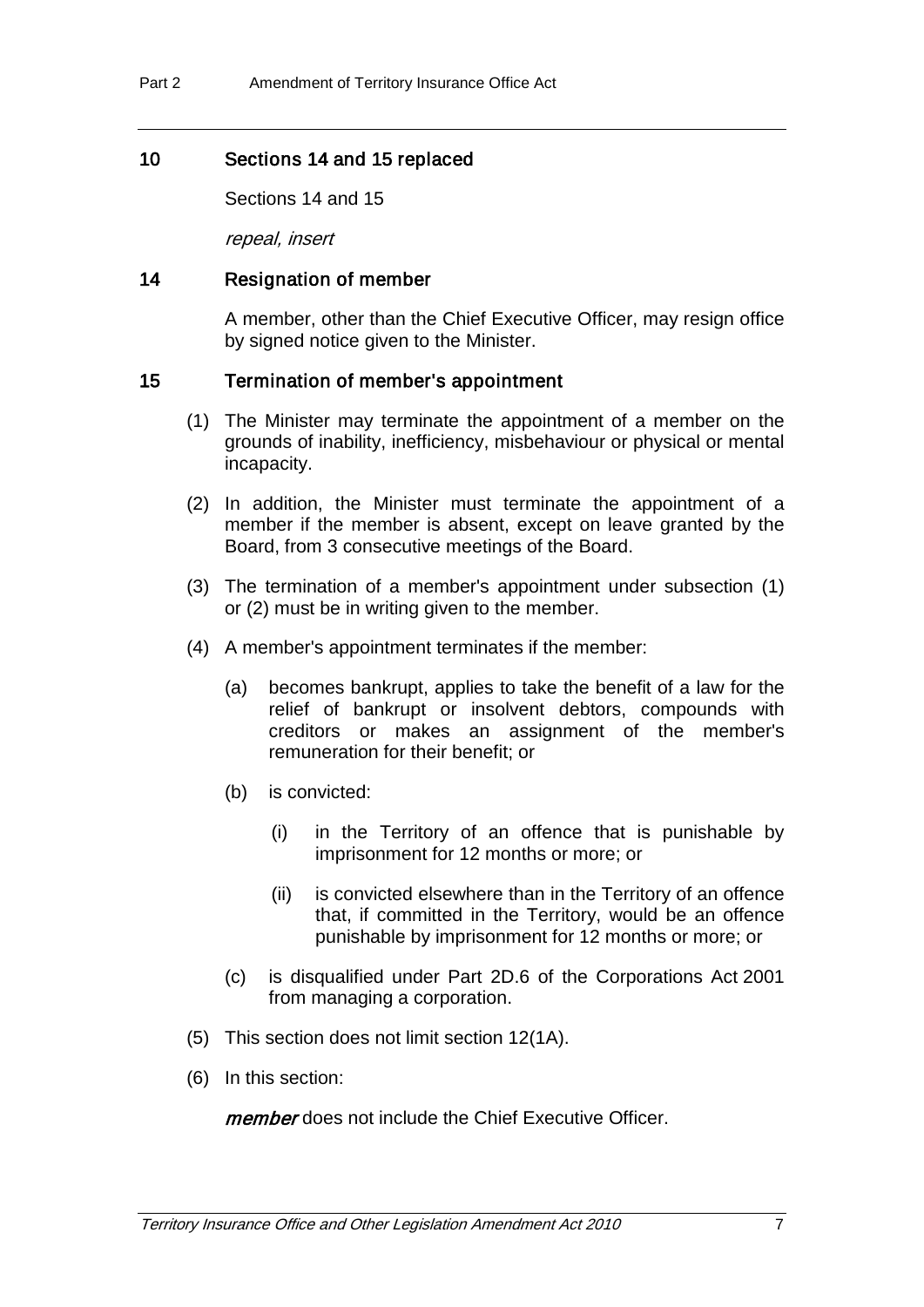#### 11 Section 17 replaced

Section 17

repeal, insert

#### 17 Disclosure of interest

(1) If a member has a direct or indirect interest in a matter being considered, or about to be considered, by the Board, the member must disclose the nature of the interest to a meeting of the board as soon as practicable after the relevant facts come to the member's knowledge.

| Fault element:   | The member intentionally fails to make the<br>disclosure. |
|------------------|-----------------------------------------------------------|
| Maximum penalty: | 50 penalty units or imprisonment for<br>6 months.         |

- (2) However, subsection (1) does not apply to the obtaining, negotiating or renewing of a director's and officer's insurance policy.
- (3) The disclosure must be recorded in the Board's minutes.
- (4) A member who has disclosed an interest under subsection (1):
	- (a) must not, while the member has the interest, take part after the disclosure in any deliberation or decision of the Board in relation to the matter in which the member has the interest; and
	- (b) is to be disregarded for the purpose of constituting a quorum of the Board in relation to the deliberation or decision of the Board in relation to the matter in which the member has the interest.
- (5) Subsection (4) does not apply to a member if the Board resolves that the subsection does not apply to the member.
- (6) A member who has disclosed an interest under subsection (1) may withdraw from the meeting during a period of deliberation or decision of the Board in relation to the matter in which the member has the interest, even if the Board has made a resolution under subsection (5) in relation to the matter.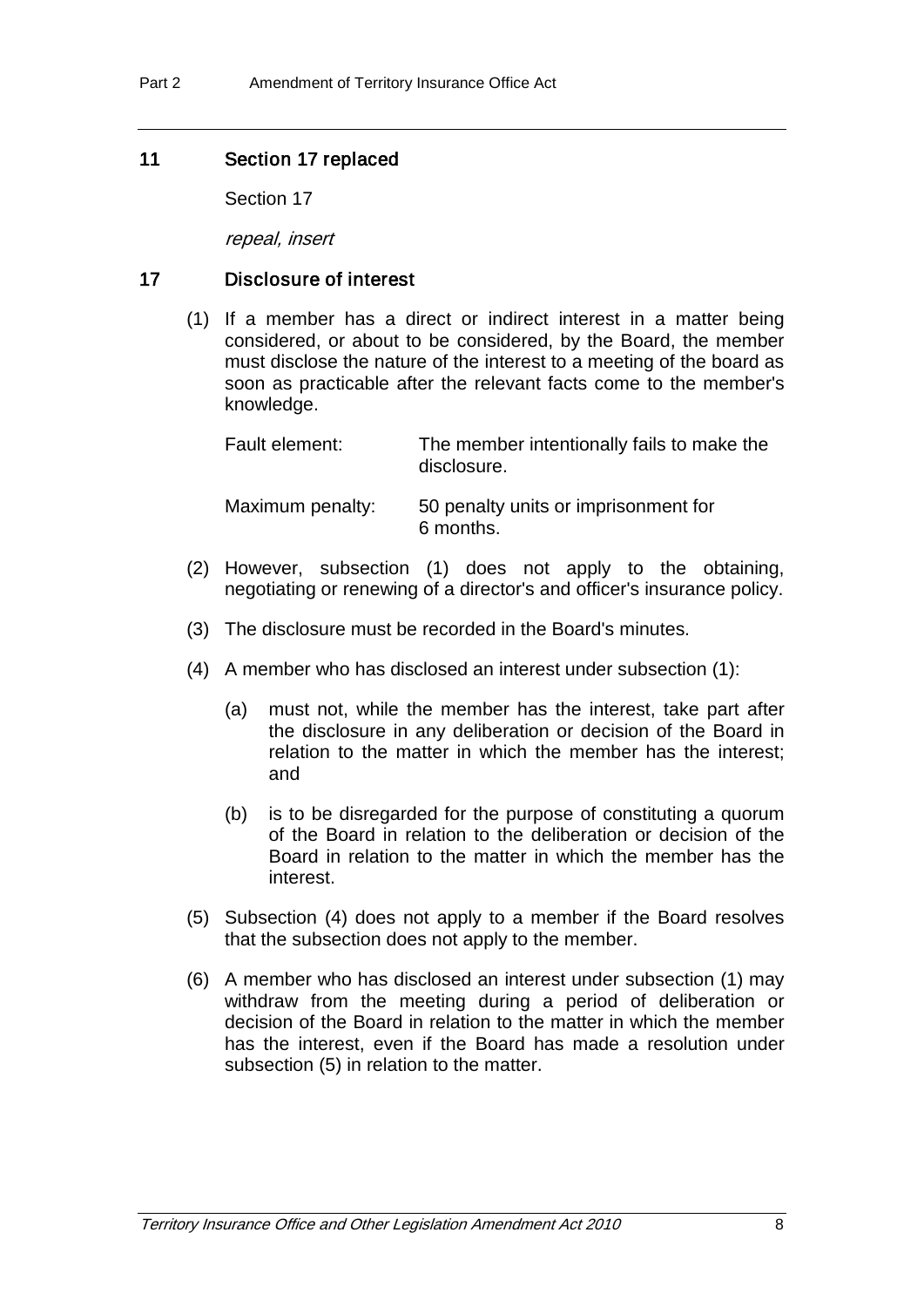## 12 Section 17A amended

Section 17A(1), penalty provision

omit, insert

Fault element: The member intentionally fails to give the notice.

Maximum penalty: 50 penalty units or imprisonment for 6 months.

## 13 Section 17B amended

(1) Section 17B, heading

omit, insert

## 17B Register of members' interests

(2) Section 17B(1)(b)

omit, insert

- (b) particulars of deposit accounts with the Office of the member or an associate of the member; and
- (c) particulars of directorships of companies held by the member or an associate of the member; and
- (d) particulars of the nature and extent of interests disclosed by a member under section 17(1).
- (3) After section 17B(1)

insert

(1A) The Board must, within 3 days after a member discloses an interest under section 17(1), enter in the register the particulars mentioned in subsection (1)(d).

### 14 Section 17C amended

Section 17C(2)

omit, insert

- (2) A member or associate of a member commits an offence if:
	- (a) the member or associate obtains a loan from the Office; and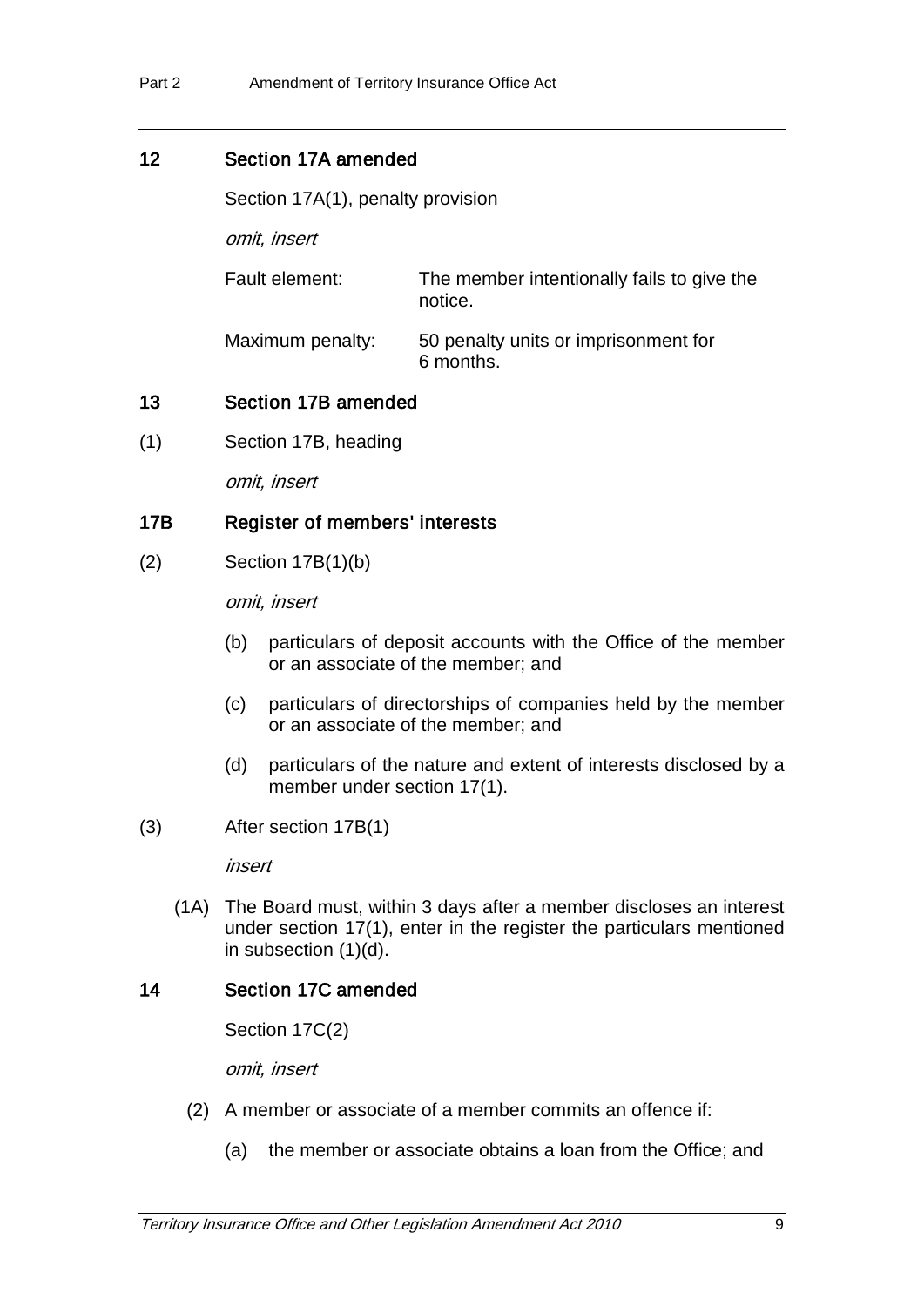| (b)<br>subsection (1). | the Office is prohibited from providing the loan under                             |
|------------------------|------------------------------------------------------------------------------------|
| Fault element:         | The member or associate knows the Office<br>is prohibited from providing the loan. |
| Maximum penalty:       | 50 penalty units or imprisonment for<br>6 months.                                  |

#### 15 Section 18 replaced

Section 18

repeal, insert

#### 18 Meetings of Board

- (1) The Board must meet as often as is necessary for the exercise of its powers and the performance of its functions.
- (2) The Chairperson must make the arrangements to enable the Board to meet.
- (3) At a meeting of the Board:
	- (a) 3 members constitute a quorum; and
	- (b) questions arising must be decided by a majority of the votes of the members present and voting and, in the event of an equality of votes, the member presiding has a casting vote; and
	- (c) subject to this Act, the Board decides the procedures to be followed at or in connection with the meeting.
- (4) The Board must keep a record of its meetings.
- (5) The record must:
	- (a) be made within a reasonable time after the meeting; and
	- (b) state the date of the meeting; and
	- (c) be signed by the presiding member at the next meeting.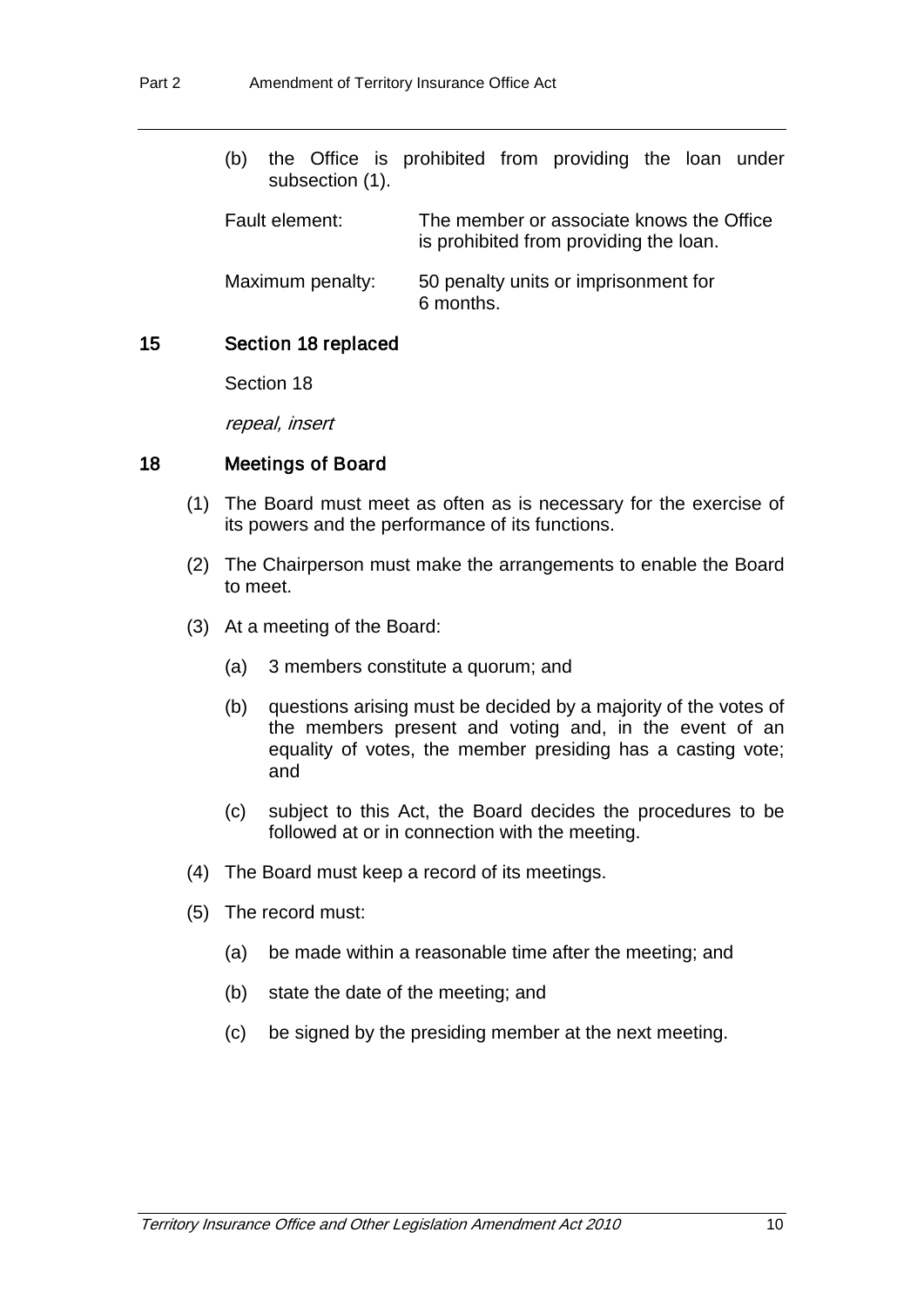### 16 Section 19 amended

Section 19(7) and (8)

omit, insert

- (7) The Chief Executive Officer may resign office by written notice to the Board.
- (8) The Chief Executive Officer may delegate any of the Officer's powers and functions under this Act to an employee of the Office.

## 17 Sections19A to 21 replaced

Sections 19A to 21

repeal, insert

## 20 Acting Chief Executive Officer

- (1) The Board may appoint an employee of the Office to act in the office of the Chief Executive Officer:
	- (a) during a vacancy, or all vacancies, in the office whether or not an appointment has previously been made to the office; or
	- (b) during any period, or all periods, when the Chief Executive Officer is unable to perform the duties of the office.
- (2) The appointment may be made only after consultation with the Minister.

### 21 Delegation by Board

The Board may, by resolution, delegate any of its powers and functions to:

- (a) a director of the Board; or
- (b) a committee of the Board; or
- (c) the Chief Executive Officer; or
- (d) an employee of the Office.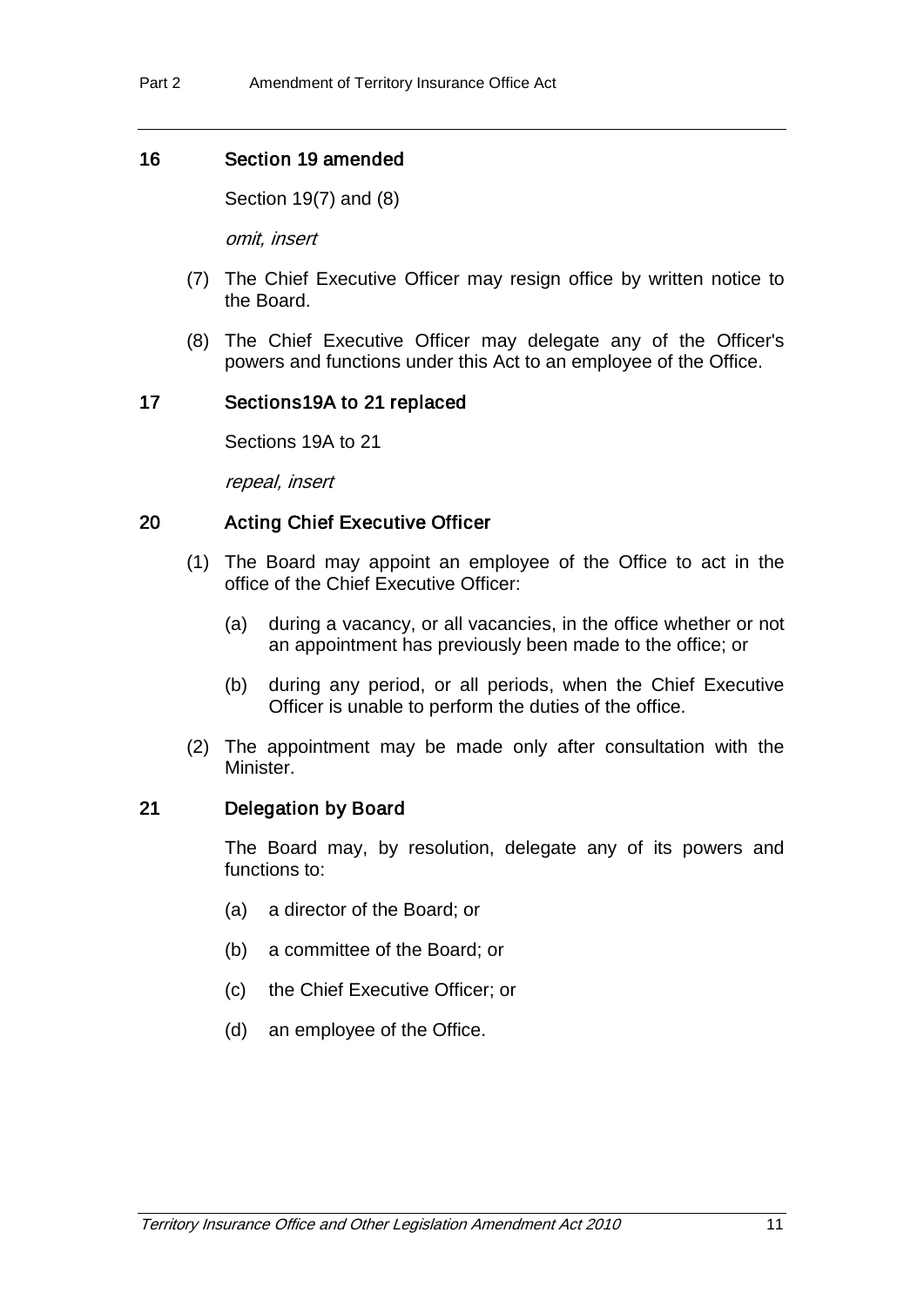### 18 Section 22 amended

Section 22(e)

omit, insert

(e) interest and distributions on investments of moneys of the Office, including, for example, trust distributions; and

### 19 Sections 24 and 25 replaced

Sections 24 and 25

repeal, insert

#### 25 Financial records

- (1) The Office must keep written financial records that:
	- (a) correctly record and explain its transactions and financial position and performance; and
	- (b) enable true and fair financial statements to be prepared and audited.
- (2) The Office must keep the financial records for 7 years after the transactions covered by the records are completed.

#### 20 Section 26 replaced

Section 26

repeal, insert

### 26 Payment of surplus amount in Fund to Territory

- (1) This section applies if the Minister is satisfied an amount in the Fund is in excess of that required as adequate provision for conducting the MAC business for a financial year for the following:
	- (a) actual and contingent liabilities of the Office;
	- (b) reasonable operating and other expenses of the Office.
- (2) The Minister may direct the Office to pay the amount, or part of it, into the Central Holding Authority by the date stated in the direction.
- (3) The amount paid under subsection (2) may be paid out of the Central Holding Authority only for promoting road safety.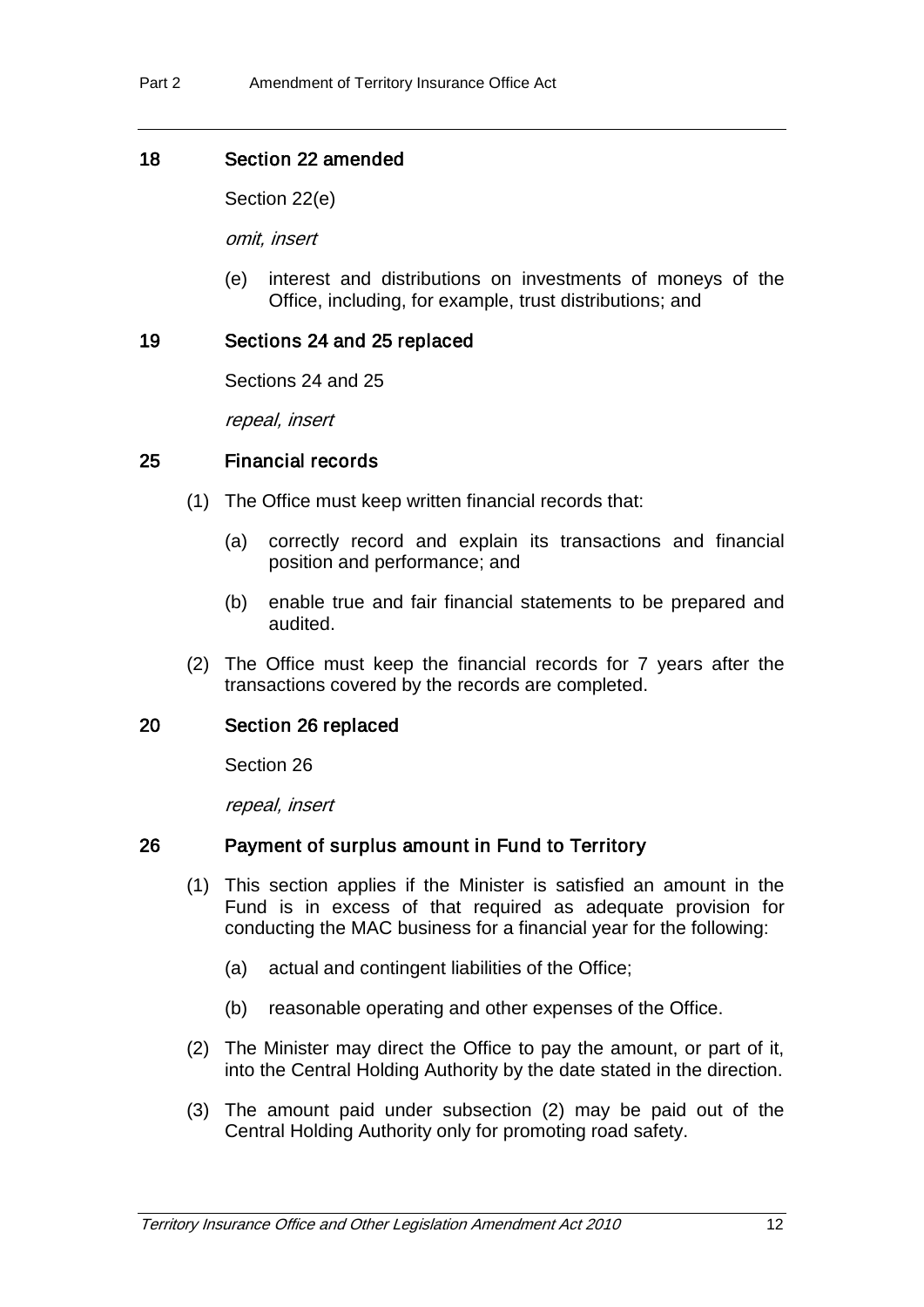#### Note for subsection (3)

For authorised payments out of the Central Holding Authority, see section 5(2) of the Financial Management Act.

#### 26A Payment of other surplus amounts to Territory

- (1) This section applies if the Minister is satisfied an amount held by the Office (other than an amount in the Fund) is in excess of that required as adequate provision for conducting the commercial business for a financial year for the following:
	- (a) actual and contingent liabilities of the Office;
	- (b) reasonable operating and other expenses of the Office.
- (2) The Minister may direct the Office to pay the amount, or part of it, into the Central Holding Authority by the date stated in the direction.
- (3) The Minister must table a copy of the direction under subsection (2) in the Legislative Assembly within 6 sitting days after giving it.

#### 21 Section 27 amended

(1) Section 27(1) and (1A)

omit, insert

- (1) The Board must, within 4 months after the end of each financial year or the longer period allowed by the Minister:
	- (a) prepare an annual report of the Office's operations during the year; and
	- (b) give it to the Minister.
- (1A) The annual report must:
	- (a) conform to the requirements of similar reports under the Corporations Act 2001; and
	- (b) include:
		- (i) a report for the Office as a whole; and
		- (ii) a separate report for the commercial business; and
		- (iii) a separate report for the MAC business; and
	- (c) include all information that is required by the Minister to enable an informed assessment of the Office's operations.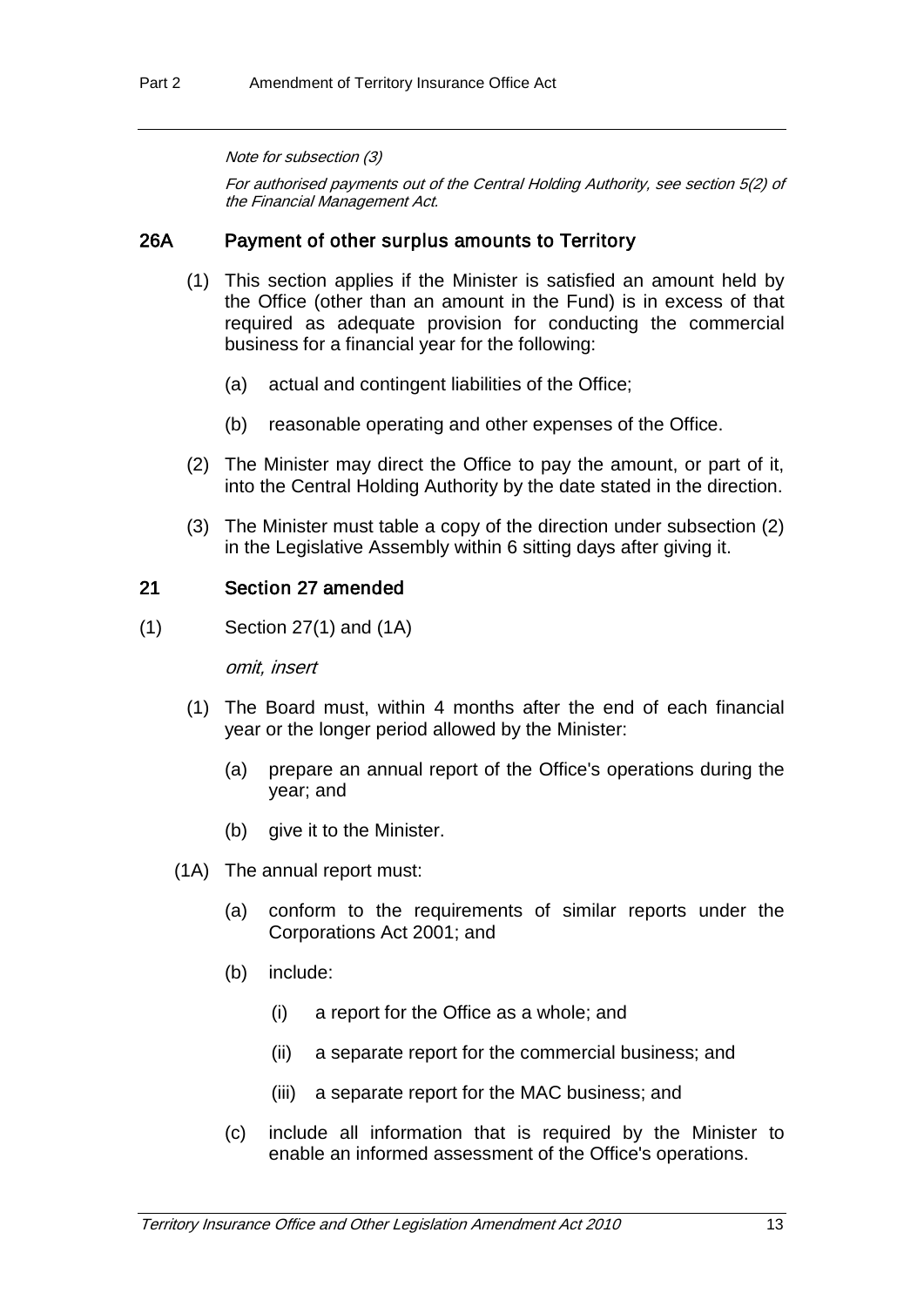(2) Section 27(2)

omit

shall table the report under subsection (1)

insert

must table the annual report

## 22 Section 32 amended

After section 32(4)

insert

(5) Sections 52 (other than section  $52(1)(d)$ ) and 53 of the *Government* Owned Corporations Act apply to the Office as if it were a Government owned corporation.

## 23 Section 33 amended

(1) Section 33(2)

omit

**Where** 

insert

Subject to subsection (4), if

(2) Section 33(3)

omit

all words from "and the Minister" to "thinks fit"

(3) Section 33(4)

omit

all words from "Where" to "matter, the"

insert

The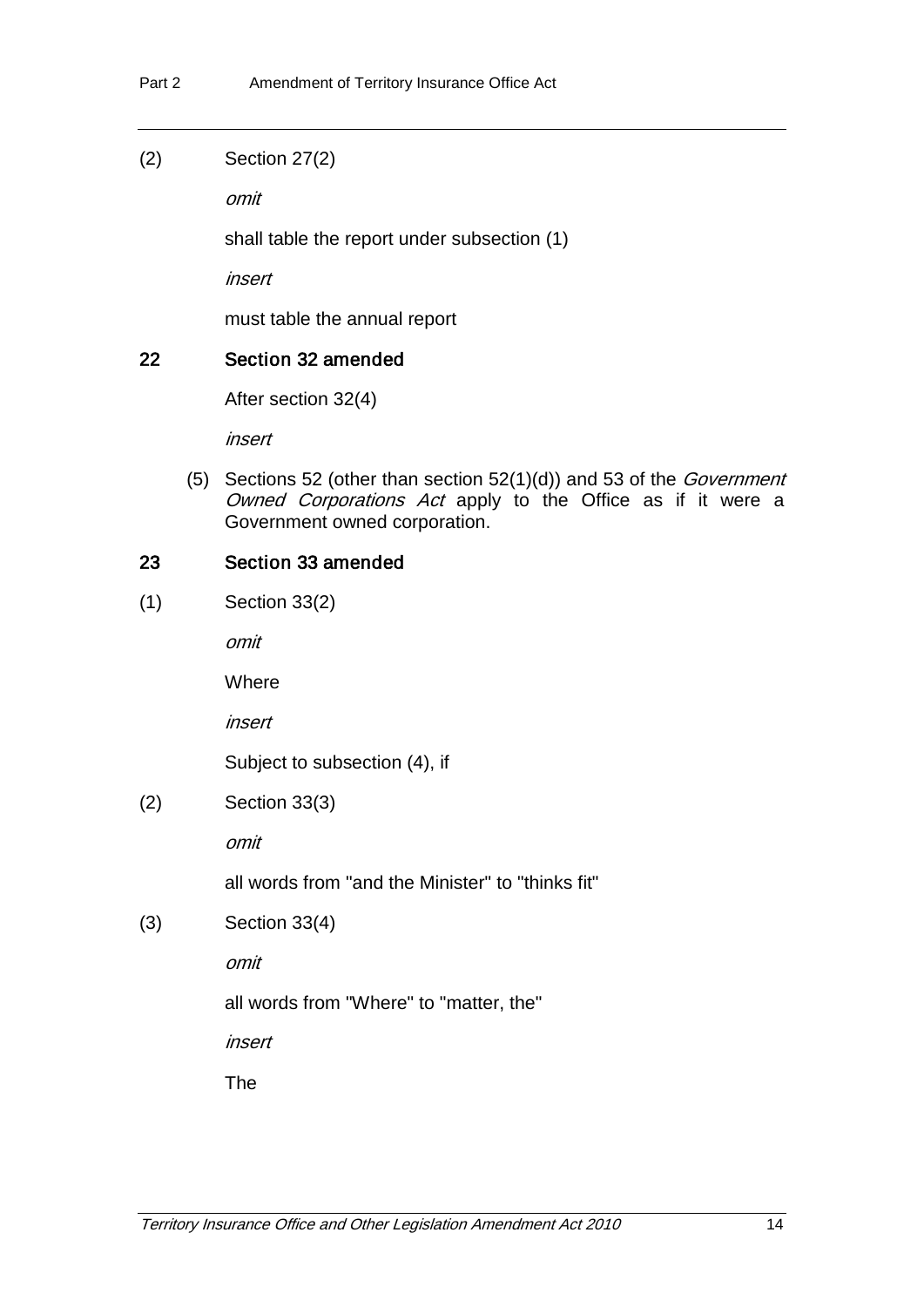### 24 Section 34 replaced

Section 34

repeal, insert

### 34 Regulations

- (1) The Administrator may make regulations under this Act.
- (2) Regulations may be made about the procedures for the preparation, amendment and approval of a statement of corporate intent.

### 25 Further amendments

Schedule 1 has effect.

## Part 3 **Amendment of Motor Accidents** (Compensation) legislation

## Division 1 Motor Accidents (Compensation) Act

### 26 Act amended

This Division amends the Motor Accidents (Compensation) Act.

### 27 Section 4 amended

(1) Section 4, heading

omit, insert

## 4 Definitions

(2) Section 4(1)

omit

(1) In this Act, unless the contrary intention appears –

insert

In this Act:

(3) Section 4, definitions *Board, designated person* and *nursing* care

omit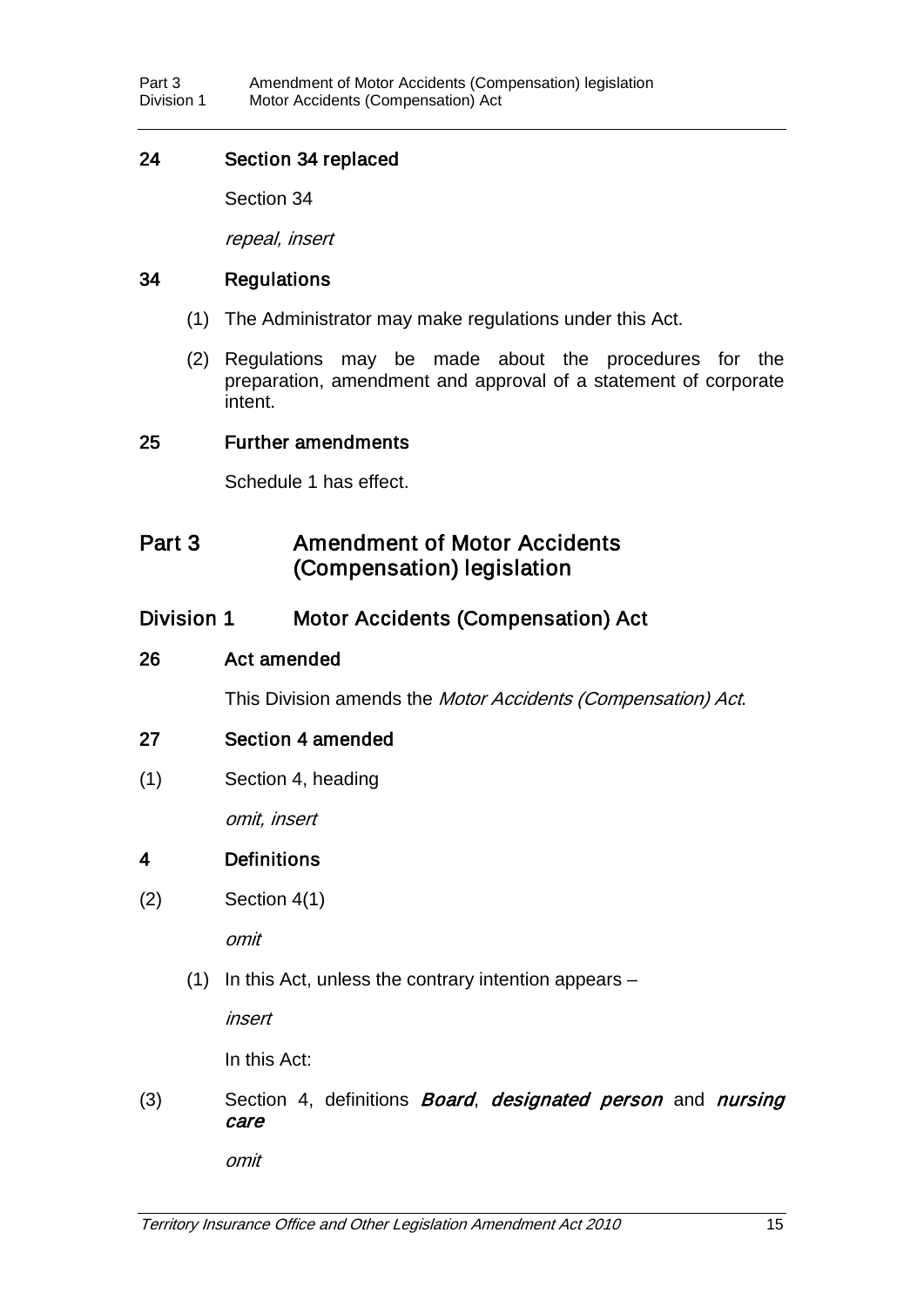#### (4) Section 4

insert (in alphabetical order)

claim, for Part 6, see section 26.

claimant, for Part 6, see section 26.

designated person, means the person holding or occupying the office of designated person mentioned in section 27.

nurse means a person registered under the Health Practitioner Regulation National Law to practise in the nursing and midwifery profession as a nurse (other than as a student).

nursing care means care provided by a nurse other than as a member of the nursing staff at a hospital or other institution.

original decision, for Part 6, see section 28A(1).

review decision, for Part 6, see section 28B(1)(c).

(5) Section 4, definition *spouse*, paragraphs (a) to (c), at the end

insert

or

(6) Section 4(2)

omit

#### 28 Section 4E inserted

After section 4D, in Part I

insert

### 4E Application of Part IIAA of Criminal Code

Part IIAA of the Criminal Code applies to an offence against this Act.

#### Note for section 4E

Part IIAA of the Criminal Code states the general principles of criminal responsibility, establishes general defences, and deals with burden of proof. It also defines, or elaborates on, certain concepts commonly used in the creation of offences.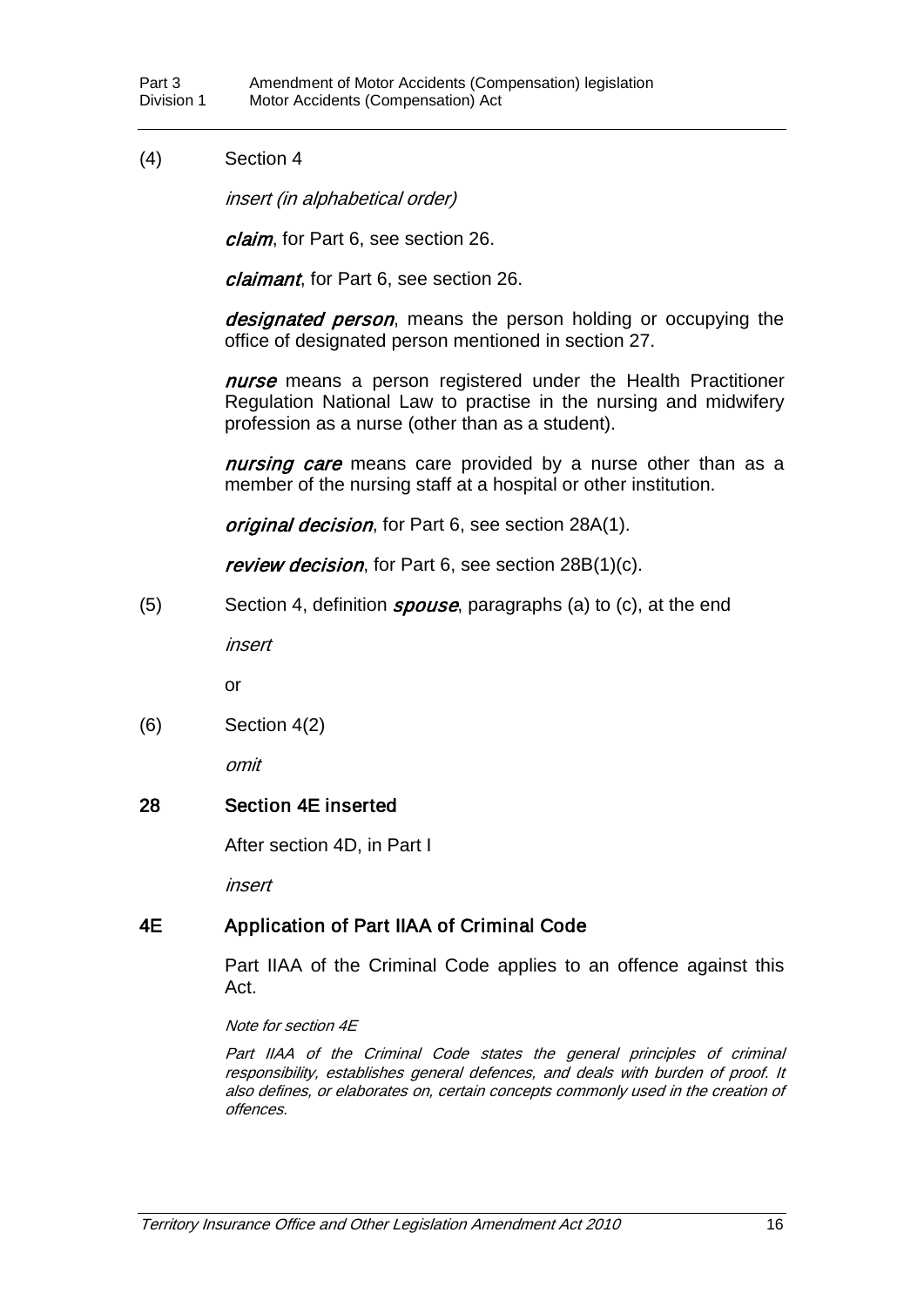### 29 Section 27 replaced

Section 27

repeal, insert

## Division 1 Preliminary matters

### 26 Definitions

In this Part:

claim, for a benefit, includes a claim for the variation of a benefit.

claimant, for a benefit, means the person who made a claim for the benefit.

original decision, see section 28A(1).

review decision, see section 28B(1)(c).

### 27 Designated person

- (1) There is an office of designated person for this Act.
- (2) The Board of the Office must appoint an employee of the Office as the designated person.

### 30 Part 6, Division 2 inserted

After section 28

insert

### Division 2 Review of claims

### 28A Review by designated person

- (1) A claimant who is aggrieved by a decision made on the claimant's claim for a benefit (the *original decision*) may ask the designated person to review the merits of the decision.
- (2) The claimant must request the review within 90 days after:
	- (a) receipt of notice of the original decision; or
	- (b) if notice of the original decision is not given the claimant becomes aware of the decision.
- (3) The request must be in the approved form.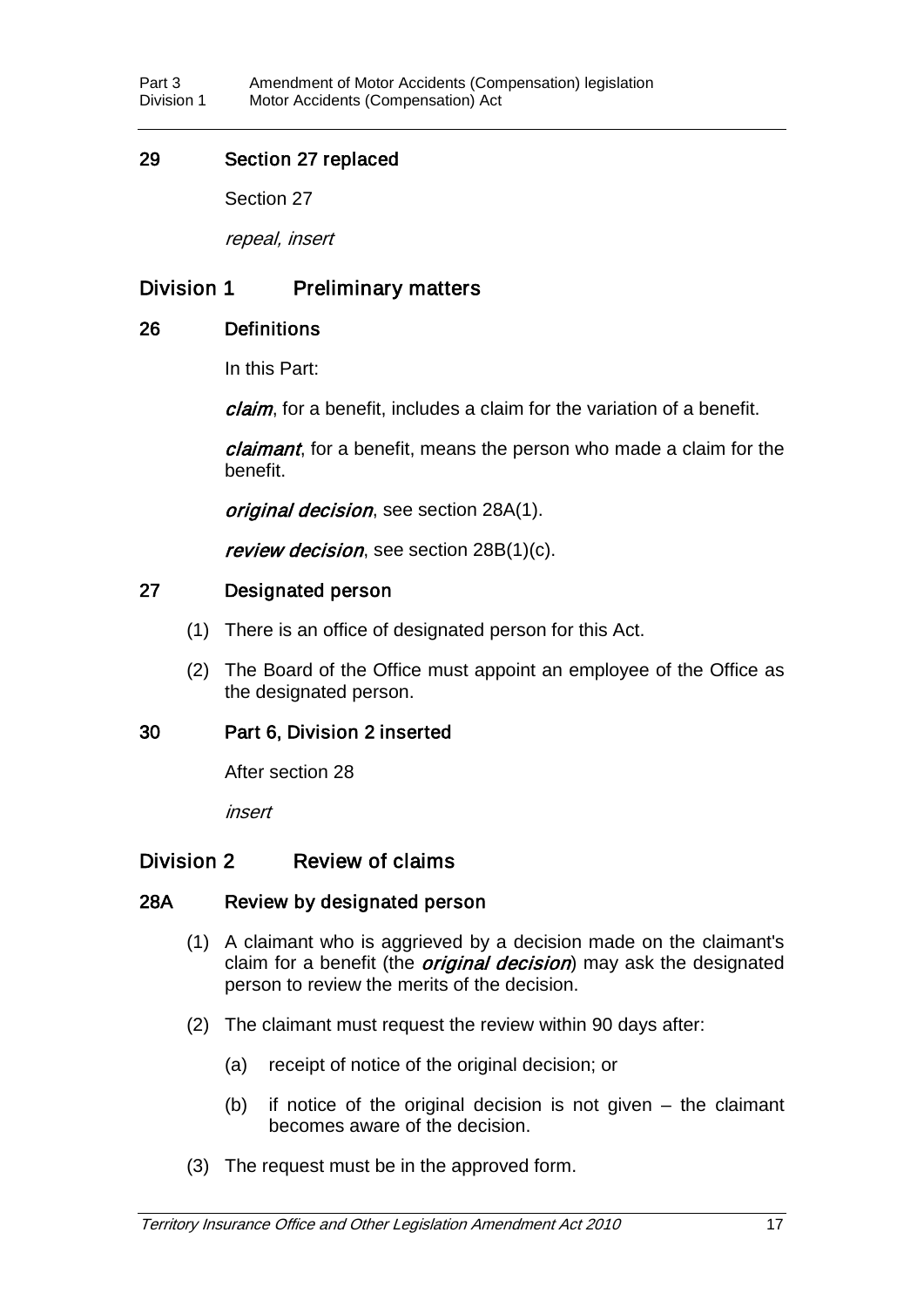## 28B Conducting review

- (1) The designated person must:
	- (a) conduct the review in a way that is fair and expeditious; and
	- (b) give proper consideration to the issues; and
	- (c) make a decision on the request (a review decision) within 30 business days after the request is made or that period as extended under subsection (3).
- (2) In conducting the review the designated person may, by written notice, request the claimant within a reasonable stated period:
	- (a) to attend a conference; or
	- (b) to give additional information that is relevant to, and reasonably required to enable the assessment of, the claimant's claim for a benefit.
- (3) If, in conducting the review, the designated person requests a conference or additional information, the period for making a review decision on the request is extended by the lesser of the following:
	- (a) the period equal to the period between the giving of the notice making the request and the holding of the conference or giving of the information;
	- (b) the period equal to the period between the giving of the notice and the period stated in the notice for attending a conference or giving the information.
- (4) This section is subject to section 28D.

#### 28C Decision on review

- (1) In making a review decision on the request, the designated person must:
	- (a) confirm the original decision; or
	- (b) vary the original decision; or
	- (c) revoke the original decision and substitute another decision for it.
- (2) The designated person must give the claimant written notice of the review decision as soon as practicable after making it.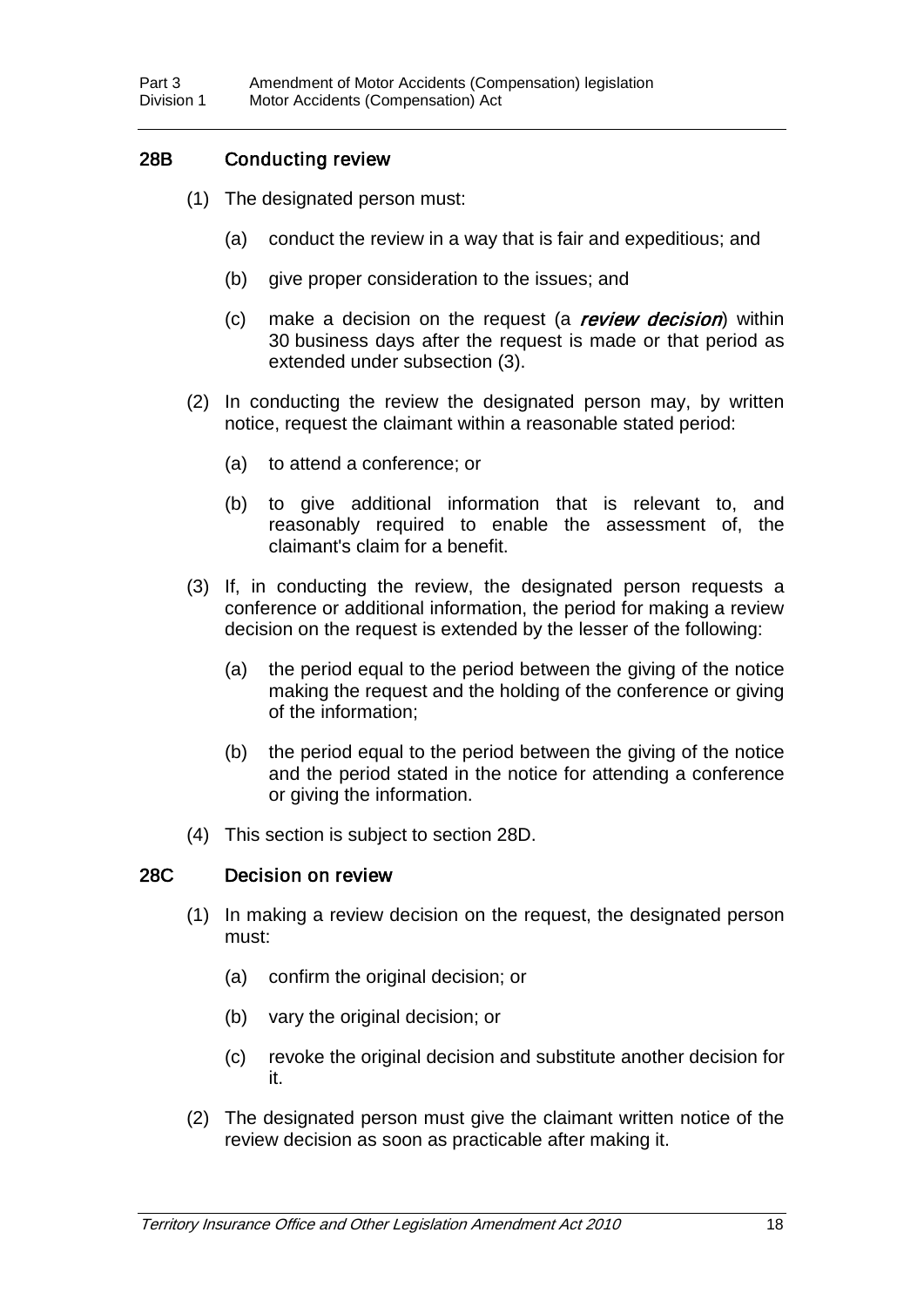- (3) The notice must include:
	- (a) the reasons for the review decision; and
	- (b) the procedures for referral to the Tribunal under Division 3.
- (4) The validity of the review decision is not affected by a contravention of subsection (2) or (3).
- (5) A decision under subsection (1)(b) or (c) is, for this Act (other than this Part), taken to be the decision of the Office.

#### 31 Section 29 replaced

Section 29

repeal, insert

insert

## Division 3 Referral of claims to Tribunal

#### 28D Referral to Tribunal – designated person's initiative

The designated person may, if satisfied it is appropriate in the circumstances to do so, refer a request under section 28A to the Tribunal for its decision.

#### 28E Referral to Tribunal – claimant's request

- (1) This section applies if:
	- (a) a claimant is aggrieved by a review decision; or
	- (b) the designated person does not make a review decision on a claimant's request for a review of the original decision within the period provided under section 28B.
- (2) The claimant may refer the matter to the Tribunal by giving written notice to the Tribunal in the approved form.
- (3) The notice must be given within 28 days after:
	- (a) if subsection (1)(a) applies:
		- (i) receipt of notice of the review decision given under section 28C; or
		- (ii) if notice of the review decision is not so given the claimant becomes aware of the decision; or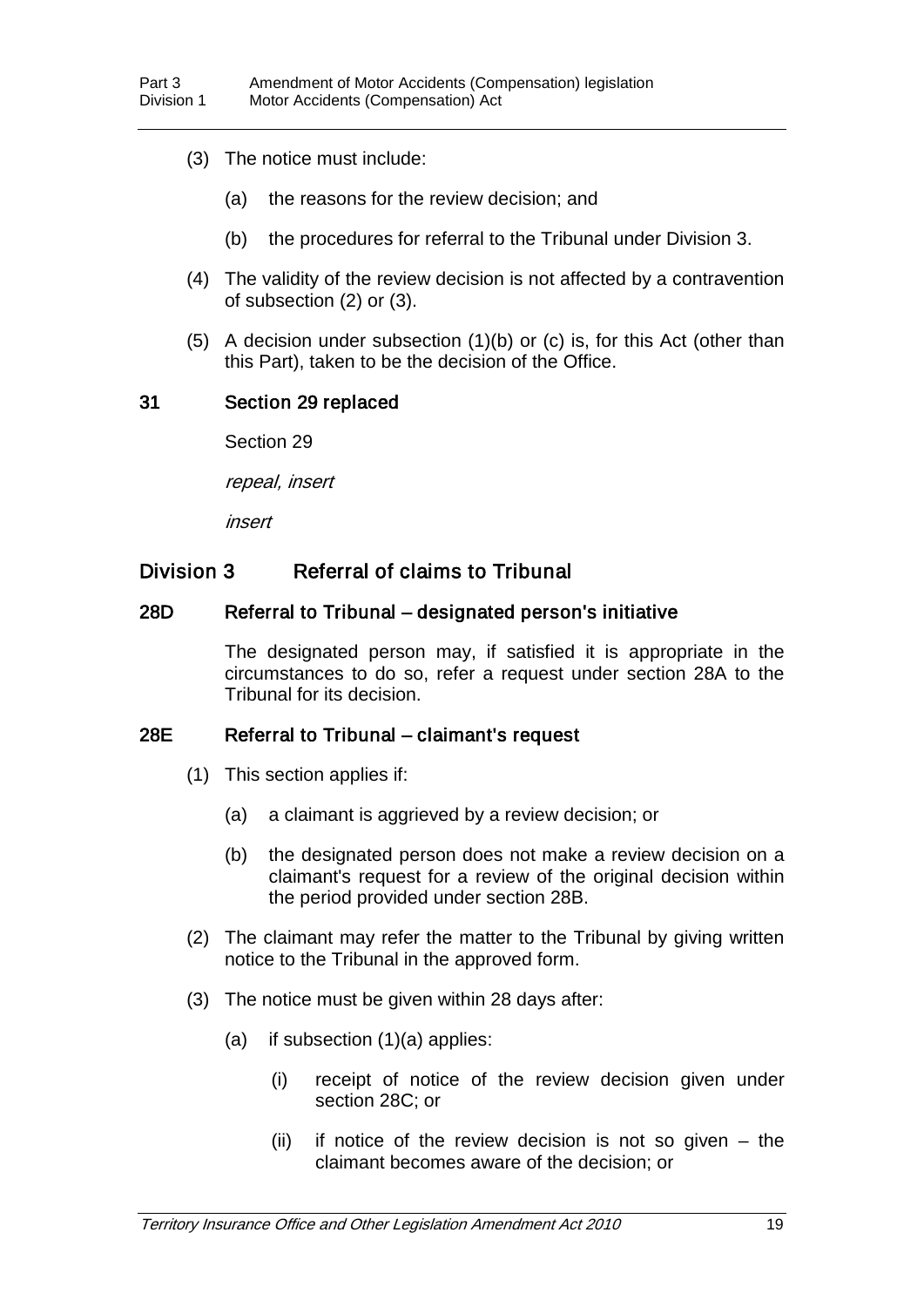(b) if subsection (1)(b) applies – the end of the period provided under section 28B.

### 29 Hearing of referral

- (1) On referral of a matter, the Tribunal must conduct a hearing into the matter in the way it considers appropriate.
- (2) In conducting a hearing, the Tribunal must:
	- (a) consider the matter afresh; and
	- (b) is not bound by anything considered in making the original or review decision to which the hearing relates (the referred decision).
- (3) Without limiting subsection (2), the Tribunal may:
	- (a) take evidence that was not considered in making the referred decision; and
	- (b) refuse to take evidence that was considered in making the referred decision.
- (4) In deciding the referral, the Tribunal must:
	- (a) confirm the referred decision; or
	- (b) vary the referred decision; or
	- (c) revoke the referred decision and substitute another decision for it.
- (5) The Tribunal may make the orders it considers appropriate to give effect to its decision and the orders as to costs it considers just.
- (6) In making an order about costs, the Tribunal:
	- (a) must take into account the efforts of the parties made to reach an agreement on the claimant's claim for a benefit; and
	- (b) may include as costs the reasonable costs of a party incurred in relation to the efforts.
- (7) A decision under subsection (4)(b) or (c) is, for this Act (other than this Part), taken to be the decision of the Office.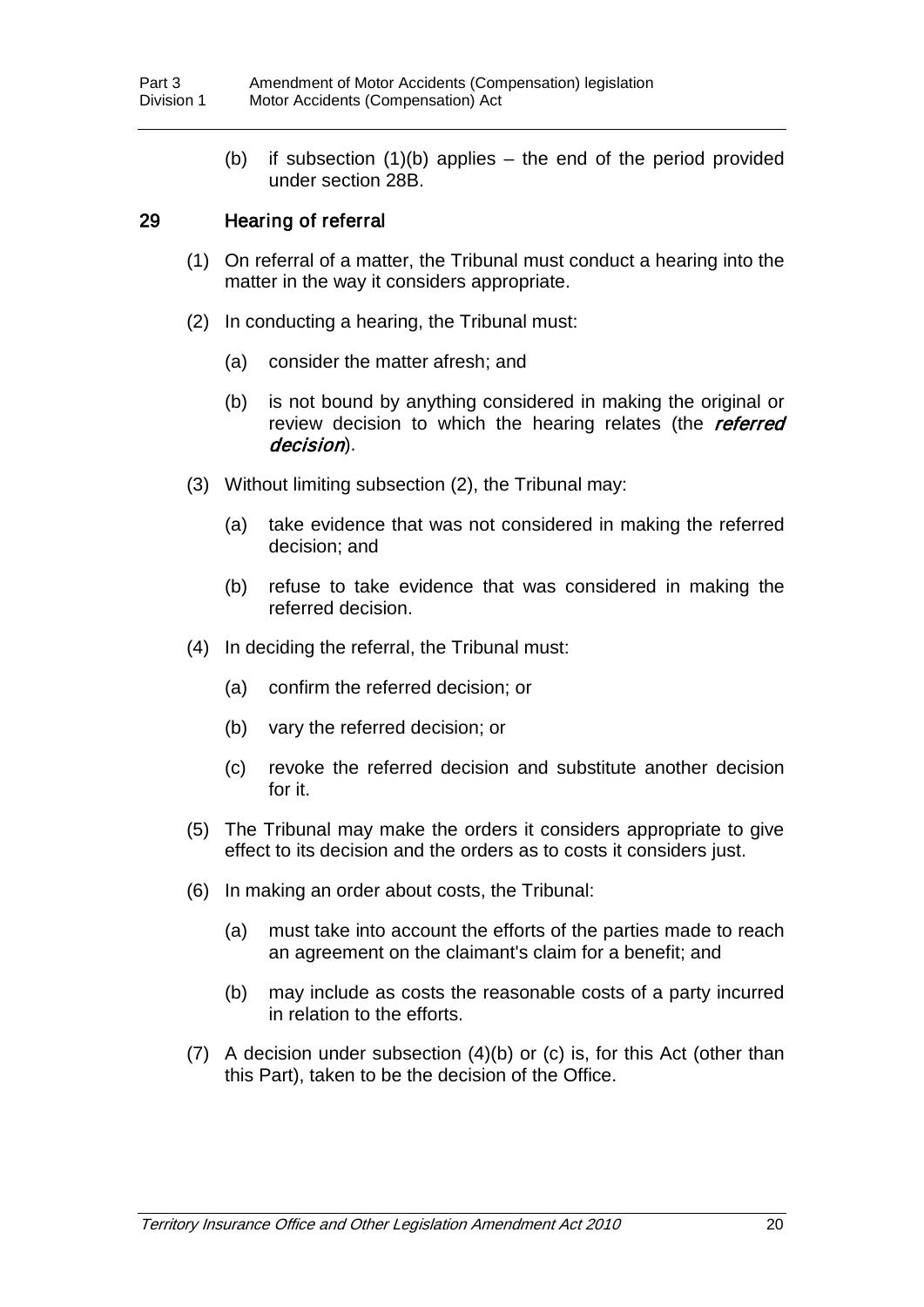#### 32 Section 29A amended

(1) Section 29A(1)(a) and (b), at the end

insert

and

(2) After section 29A(2)

insert

(2A) In addition, the rules may provide for the approval of forms for carrying out the Tribunal's functions.

#### 33 Section 30A amended

(1) Section 30A(a)

omit (all references)

his

(2) Section 30A(a) and (b), at the end

insert

or

(3) Section 30A, after paragraph (d)

insert

Fault element: The person intentionally does the act or thing.

### 34 Section 30B inserted

After section 30A

insert

#### 30B Operation and implementation of decision pending review or referral

(1) A request under section 28A by a claimant for a review of an original decision does not affect the operation or implementation of the decision.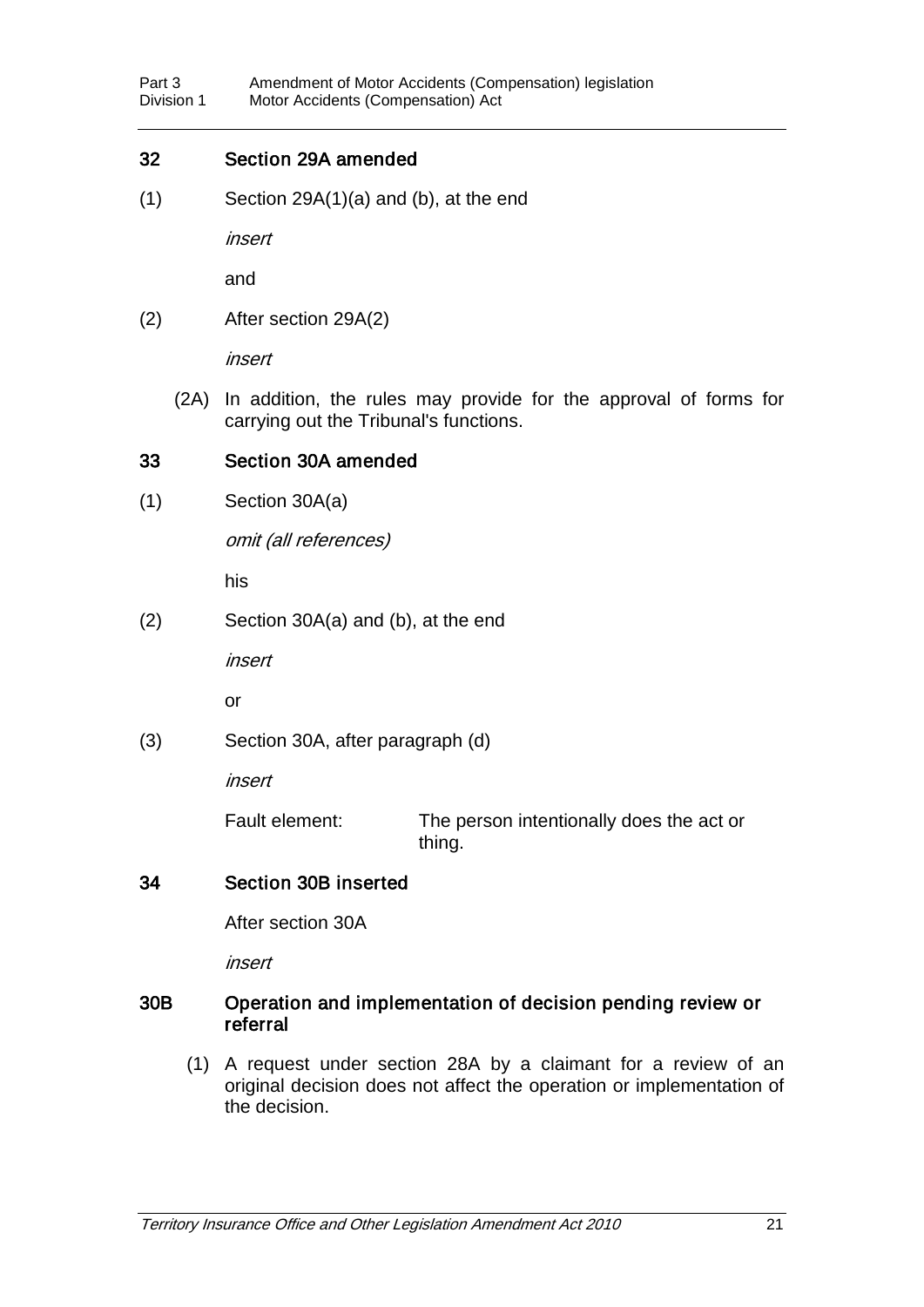- (2) However, the designated person may, by written notice to the claimant:
	- (a) suspend the operation or implementation of so much of the original decision as the designated person considers appropriate to effectively review the decision; or
	- (b) impose conditions on the operation or implementation of the decision until a review decision is made.
- (3) A referral of a matter under section 28D or 28E does not affect the operation or implementation of the original or review decision.
- (4) However, the Tribunal may make an order staying or otherwise affecting the operation or implementation of so much of the original or review decision as the Tribunal considers appropriate to effectively decide the matter.
- (5) The order:
	- (a) is subject to the conditions stated in the order; and
	- (b) has effect:
		- (i) for the period stated in the order; or
		- (ii) if no period is stated until the Tribunal decides the matter.

#### 35 Section 32 replaced

Section 32

repeal, insert

#### 32 Office not subject to direction

In the exercise of its powers and performance of its functions under this Act the Office is not subject to the direction of anyone other than the Minister.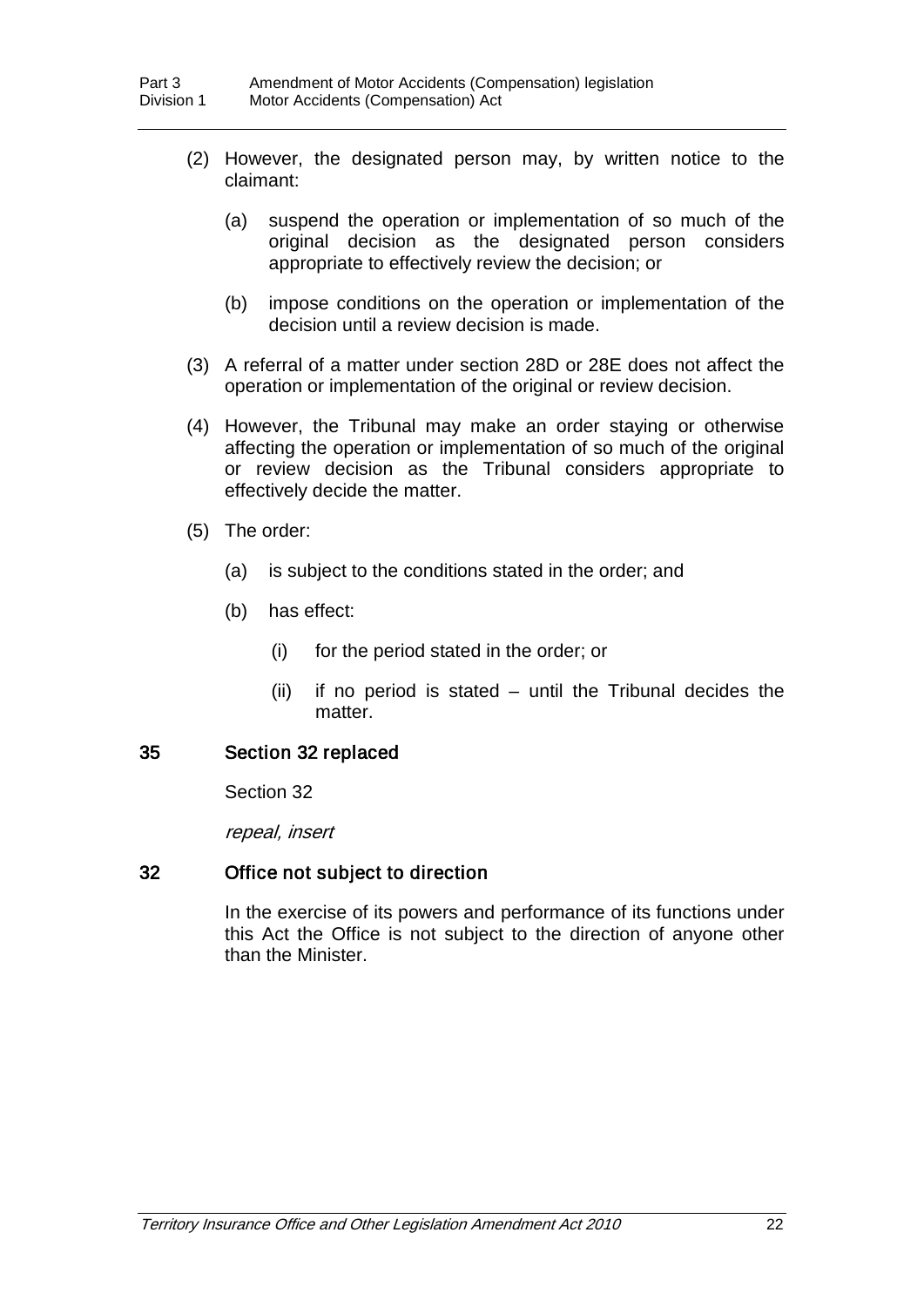#### 36 Section 36 replaced

Section 36

repeal, insert

## 36 Delegation by Office

The Office may delegate any of the Office's powers and functions under this Act to the designated person or another employee of the Office.

#### 37 Section 42 replaced

Section 42

repeal, insert

### 42 Regulations

The Administrator may make regulations under this Act.

### 38 Part 9 inserted

After section 43

insert

## Part 9 Savings matter for Territory Insurance Office and Other Legislation Amendment Act 2010

### 44 Things previously done by Office for Board

If, before the commencement of this section, the Office has purportedly done something under this Act for the Board, the thing is taken to have been done under this Act by the Board.

#### 39 Further amendments

Schedule 2 has effect.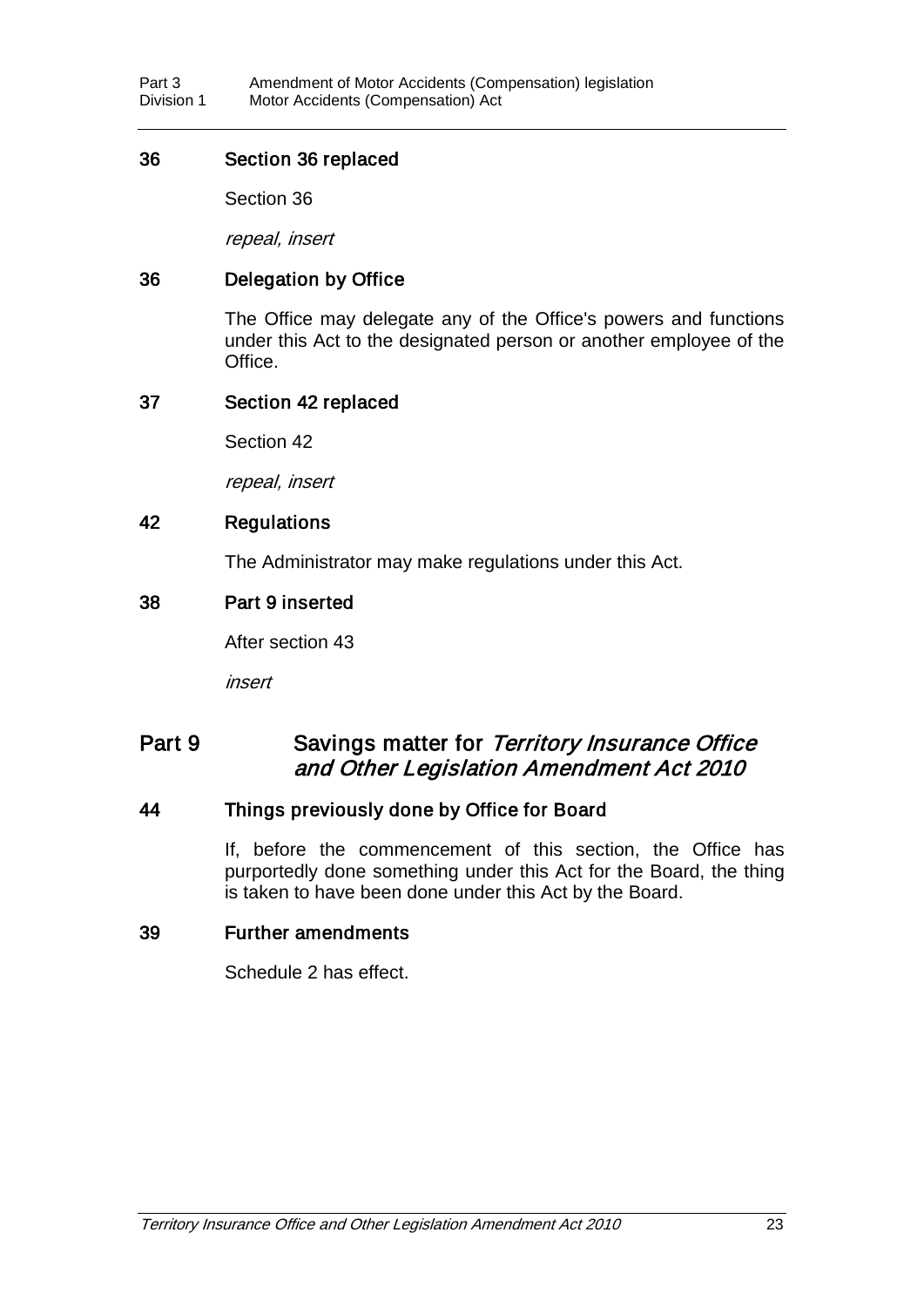### Division 2 Motor Accidents (Compensation) Appeal Tribunal Rules

#### 40 Rules amended

This Division amends the Motor Accidents (Compensation) Appeal Tribunal Rules.

#### 41 Rule 3 replaced

Rule 3

repeal, insert

#### 3 Definitions

In these Rules:

**Master** means the Master of the Supreme Court.

party means a party to a reference, and includes the Office.

reference means a matter referred to the Tribunal under section 28D or 28E of the Act.

**Registrar** means the Registrar of the Tribunal.

### 42 Rule 4 amended

Rule 4(2)

omit, insert

- (2) The Registrar must keep a register of each reference containing the following information:
	- (a) the name of the person making the reference;
	- (b) the other parties to the reference;
	- (c) the date the reference is lodged;
	- (d) the date of the Tribunal hearing;
	- (e) the date of the Tribunal's decision;
	- (f) the nature of the decision;
	- (g) the other information the Registrar considers appropriate.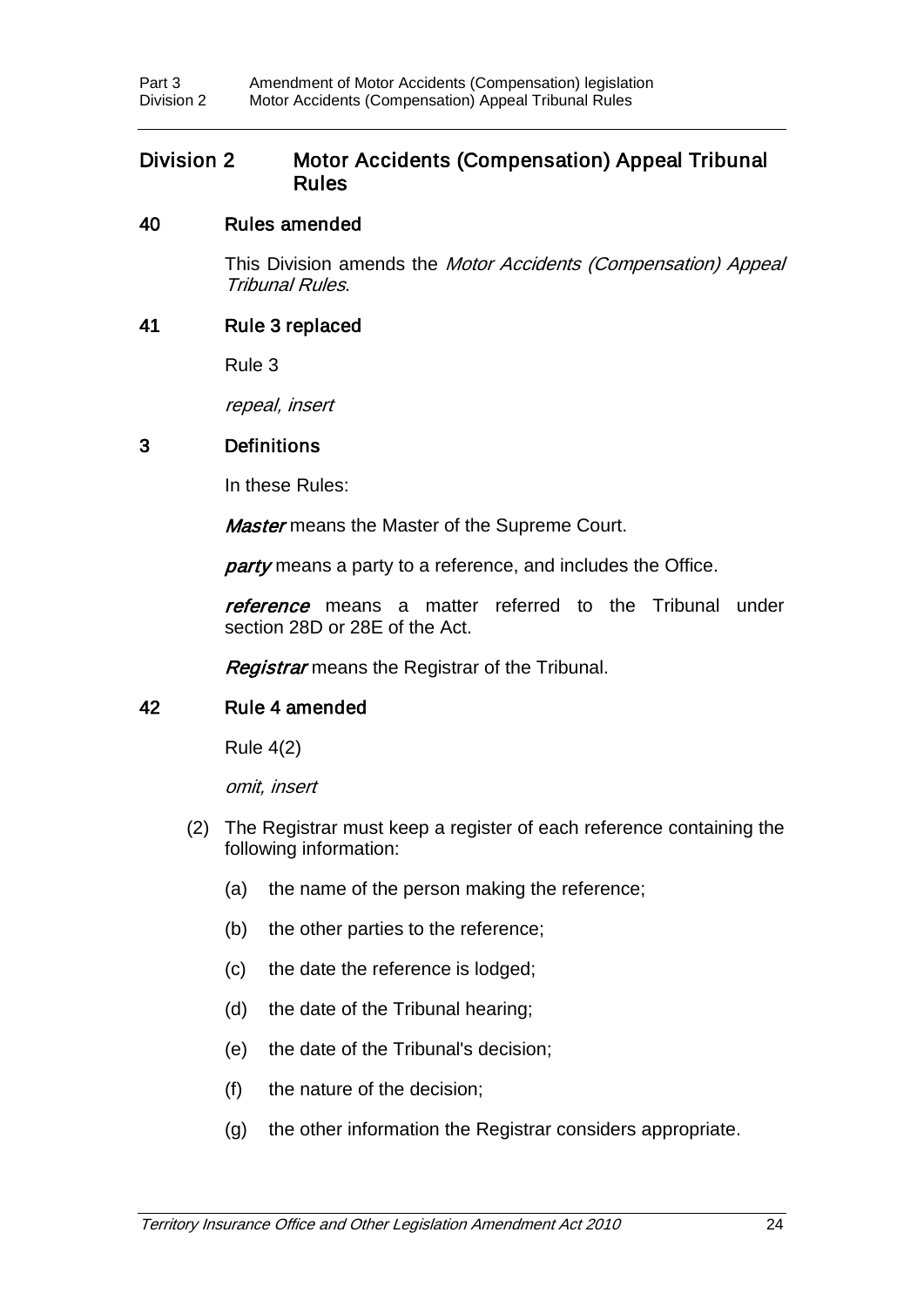### 43 Rule 5 amended

Rule 5(1)(a)

omit, insert

(a) notice in the approved form; and

## 44 Rule 6 amended

Rule 6(1)(a)

omit, insert

(a) an answer in the approved form; and

## 45 Rule 10 repealed

Rule 10

repeal

### 46 Rule 16 replaced

Rule 16

repeal, insert

## 16 Approved forms

The Registrar may approve forms for use under these Rules.

### 47 Forms repealed

Forms 1 to 4

repeal

### 48 Further amendments

Schedule 3 has effect.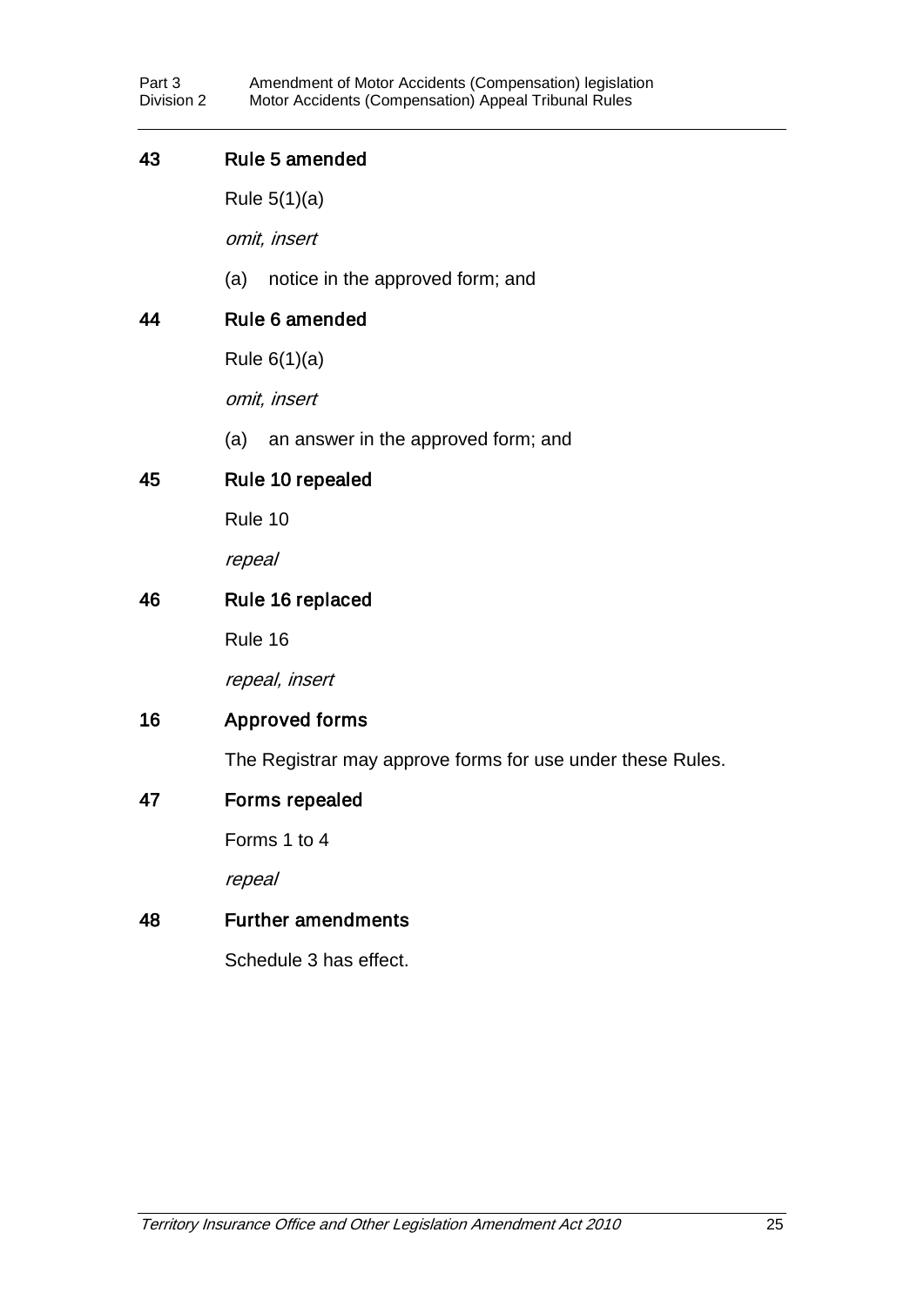## Division 3 Motor Accidents (Compensation) Regulations

### 49 Regulations amended

Schedule 4 amends the *Motor Accident (Compensation)* Regulations.

## Part 4 Amendment of Motor Vehicles legislation

## Division 1 Motor Vehicles Act

### 50 Act amended

This Division amends the *Motor Vehicles Act.* 

### 51 Part V, Division 1 replaced

Part V, Division 1

repeal, insert

## Division 1 Interpretation

#### 44 Definition

In this Part:

**Minister** means the minister administering the Territory Insurance Office Act.

#### 52 Sections 47 to 47C replaced

Sections 47 to 47C

repeal, insert

### 47 Declaration of compensation contributions

- (1) The Minister must, by *Gazette* notice, declare the amount of compensation contributions payable on and after the date stated in the notice for the following:
	- (a) the grant or renewal of the registration of a motor vehicle;
	- (b) the grant or renewal of a pastoral vehicle permit;
	- (c) the grant of an exemption from registration of a visiting motor vehicle under section 8A;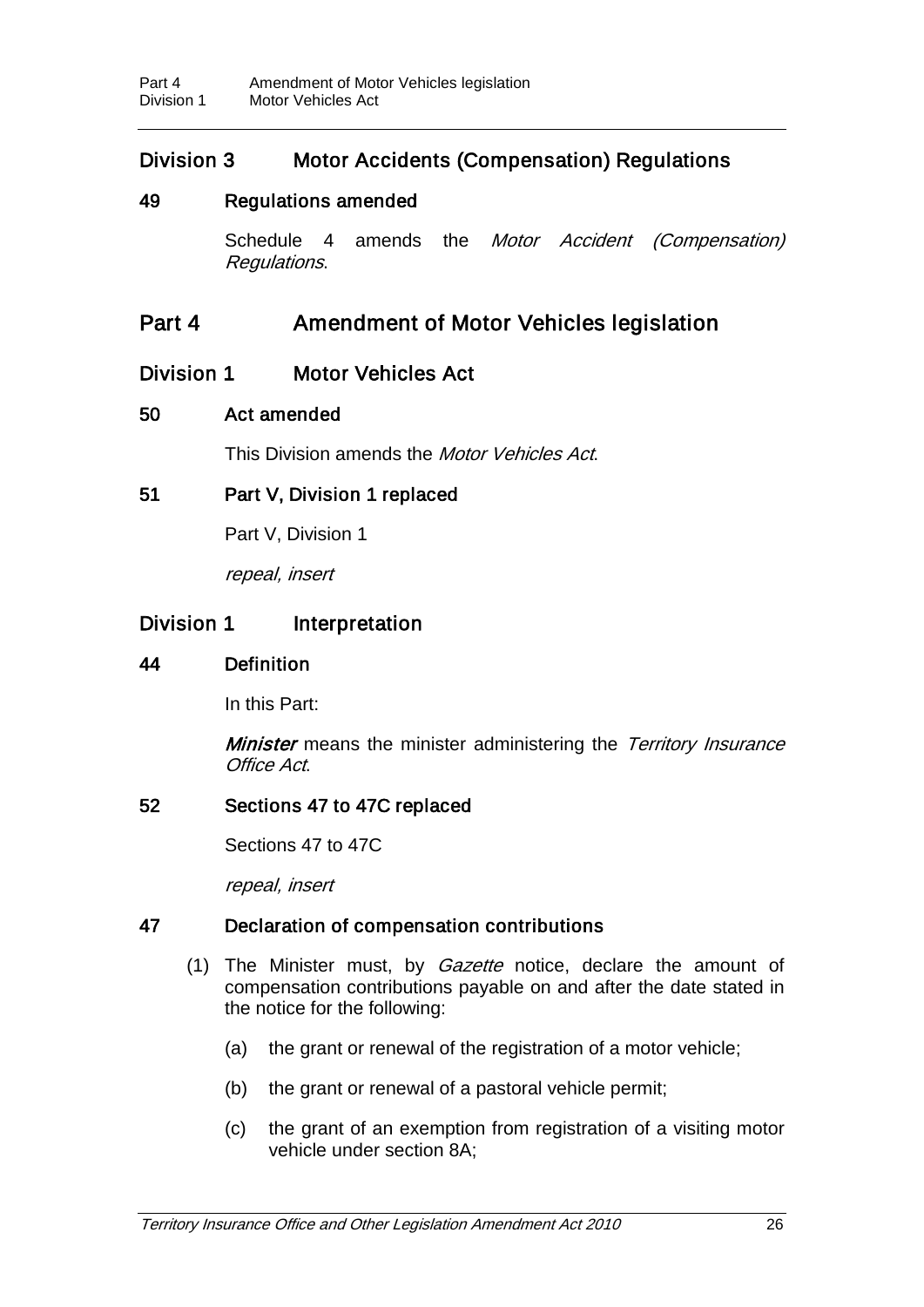- (d) the grant of a licence under section 137;
- (e) the issuing of a trader's plate;
- (f) an application for registration or re-registration under the Interstate Road Transport Act 1985 (Cth) of a motor vehicle or trailer.
- (2) The declared amount of the compensation contributions must be:
	- (a) the amount previously declared under this section indexed in accordance with a method decided by the Minister; or
	- (b) another amount decided by the Minister in accordance with a recommendation made on a review under section 47A.

#### 47A Reviews

- (1) The Minister must ensure the amounts of compensation contributions are reviewed by a competent person at intervals of not more than 3 years.
- (2) In addition, the Minister may at any time require the review of:
	- (a) the amounts of compensation contributions; or
	- (b) another matter arising from the compensation scheme under the Motor Accidents (Compensation) Act.
- (3) Without limiting subsection (2)(b), the requirement may relate to any of the following:
	- (a) a benefit payable under the scheme;
	- (b) the design of the scheme;
	- (c) the contribution structure for the scheme, including, for example, the proportion of the contribution by the Territory, or any of the amounts of compensation contributions, to the overall contribution for the scheme.
- (4) In this section:

competent person means a person who:

- (a) is not a public sector employee or employee of the Office; and
- (b) has the qualifications and experience to conduct the review.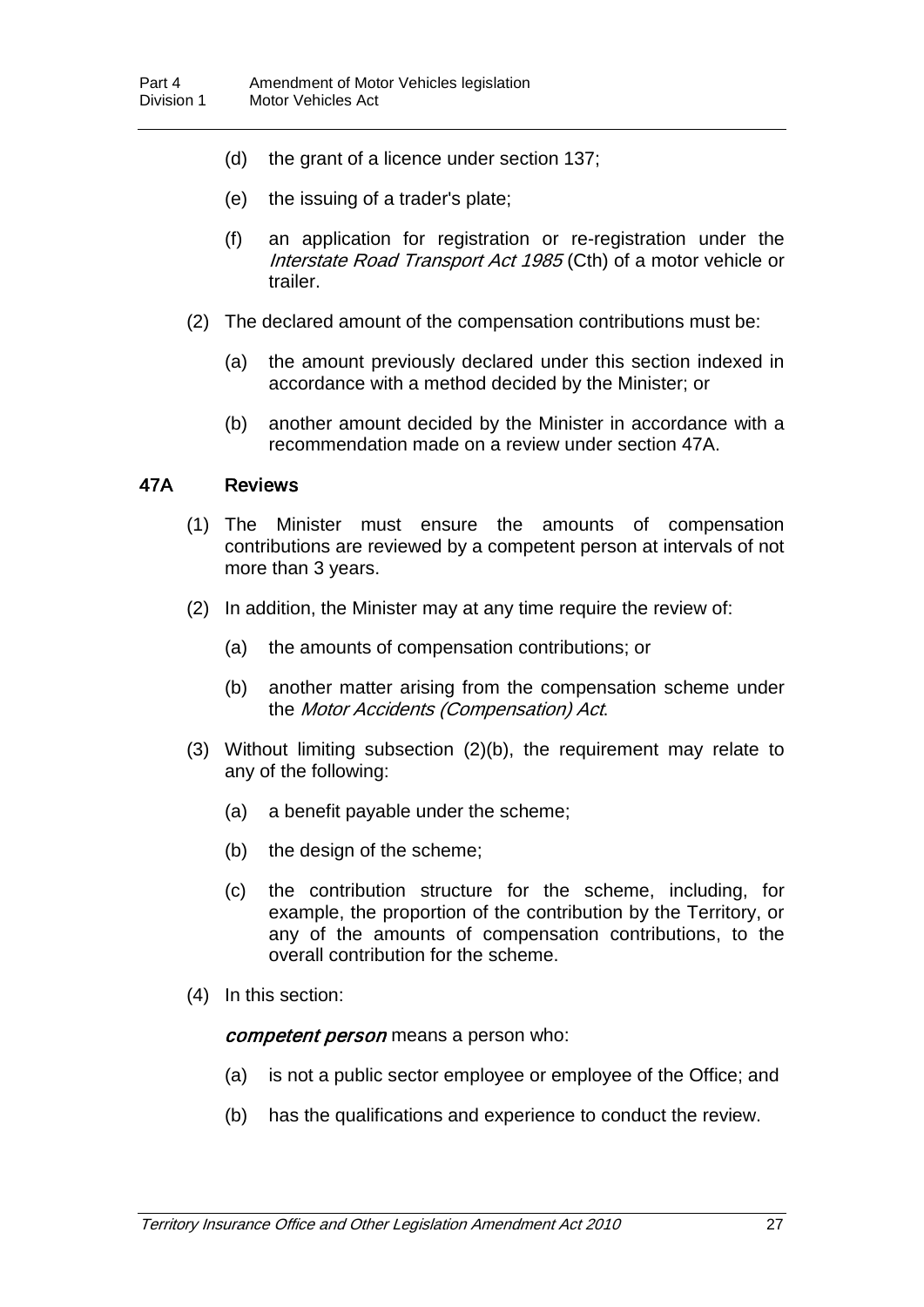### 53 Part V, Division 3 repealed

Part V, Division 3

repeal

## 54 Part IX inserted

After section 138

insert

## Part IX Transitional matters for Territory Insurance Office and Other Legislation Amendment Act 2010

### 139 Compensation contributions

The amount specified by *Gazette* notice made under section 47 and in force immediately before the commencement of section 52 of the Territory Insurance Office and Other Legislation Amendment Act 2010 is taken to be the amount previously declared for section 47(2)(a).

## Division 2 Motor Vehicles Regulations

### 55 Regulations amended

This Division amends the Motor Vehicles Regulations.

### 56 Regulations 19 and 20 repealed

Regulations 19 and 20

repeal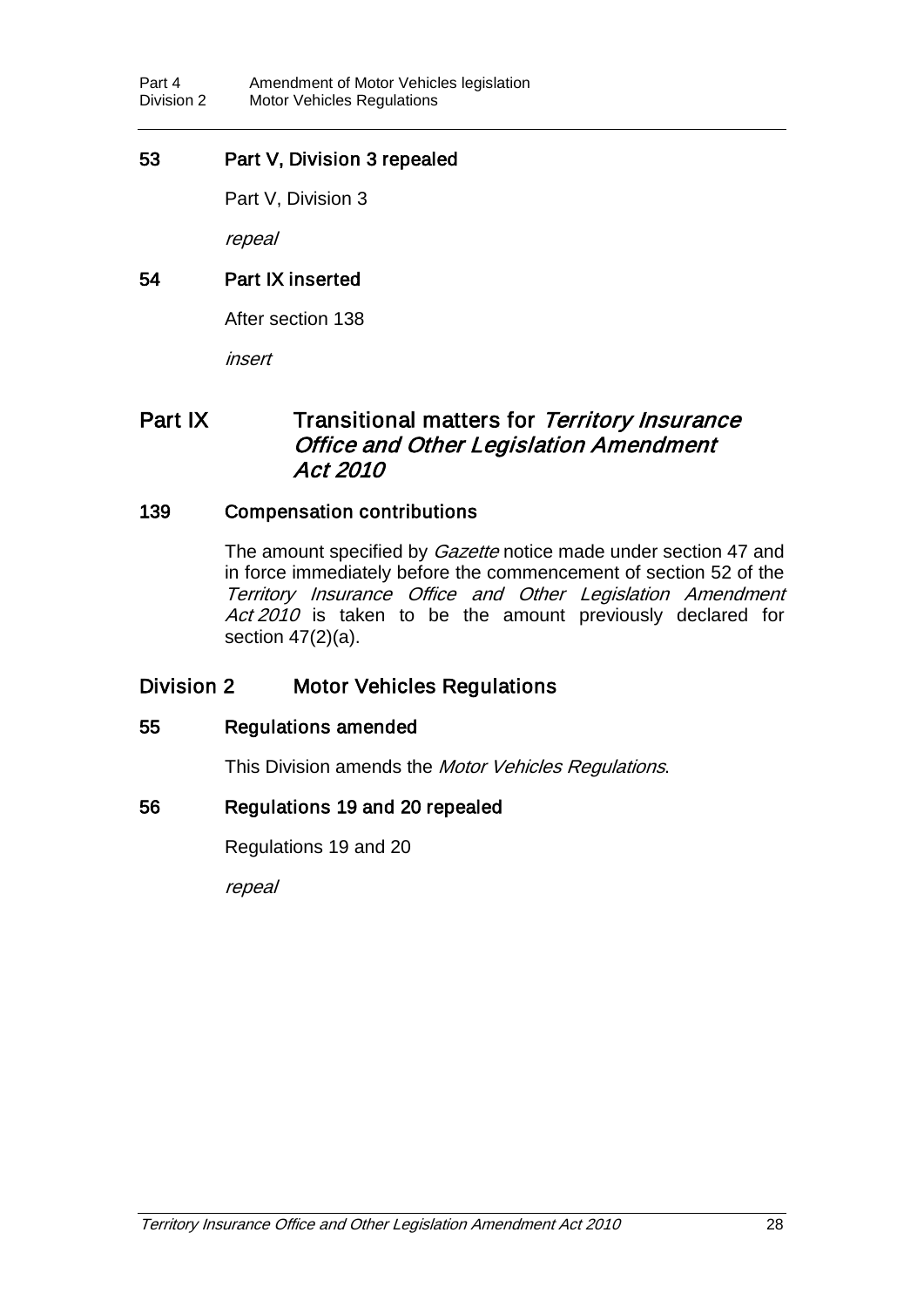# Schedule 1 Further amendments of Territory Insurance Office Act

section 25

| Provision                | Amendment                                                                                                                                                                                         |                                                                |  |
|--------------------------|---------------------------------------------------------------------------------------------------------------------------------------------------------------------------------------------------|----------------------------------------------------------------|--|
|                          | omit                                                                                                                                                                                              | insert                                                         |  |
| Part I, heading          | whole heading                                                                                                                                                                                     | <b>Part 1 Preliminary</b><br>matters                           |  |
| Part II, heading         | whole heading                                                                                                                                                                                     | <b>Part 2 Territory</b><br><b>Insurance Office</b>             |  |
| section $5(a)$ to $(e)$  |                                                                                                                                                                                                   | ; and                                                          |  |
| Part III, heading        | whole heading                                                                                                                                                                                     | Part 3 Board of<br><b>Territory Insurance</b><br><b>Office</b> |  |
| section 12, heading      | Chairman                                                                                                                                                                                          | Chairperson                                                    |  |
| section $12(1)$ to $(3)$ | Chairman<br>(all references)                                                                                                                                                                      | Chairperson                                                    |  |
| section $12(2)$          | his                                                                                                                                                                                               | or her                                                         |  |
| section 12(3)            | an acting chairman                                                                                                                                                                                | a member to act as<br>Chairperson                              |  |
| section 13(1)            | who is not the Chief<br>Executive Officer, or a<br><b>Chief Executive officer</b><br>or employee, as<br>defined in the <i>Public</i><br><b>Sector Employment</b><br>and Management Act,<br>shall  | , other than the Chief<br>Executive Officer, is to             |  |
| section 16(1)            | Where a member who<br>is not the Chief<br>Executive Officer, or a<br><b>Chief Executive officer</b><br>or employee, as<br>defined in the Public<br><b>Sector Employment</b><br>and Management Act | If a member, other than<br>the Chief Executive<br>Officer,     |  |

Territory Insurance Office and Other Legislation Amendment Act 2010 29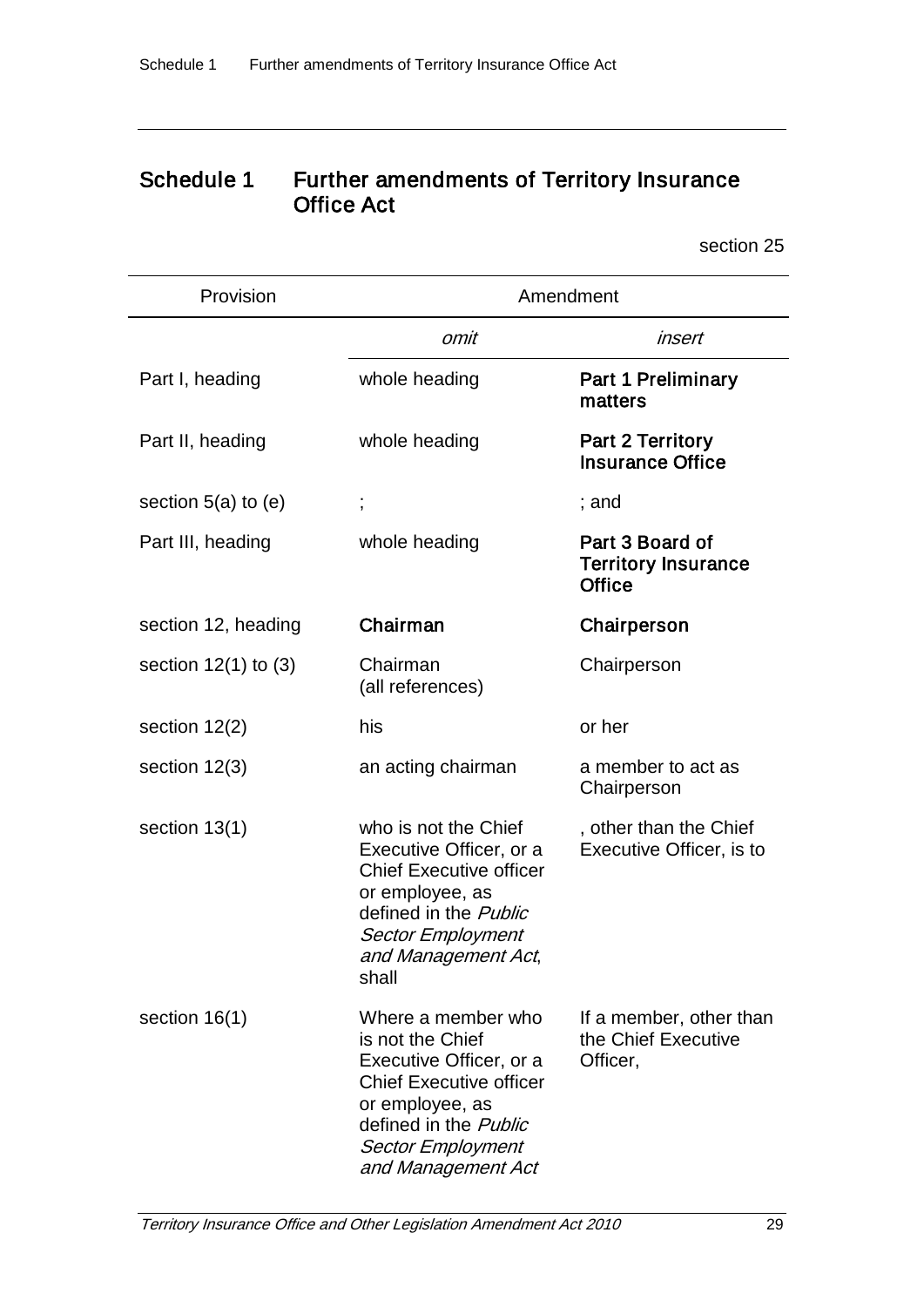| Part IV, heading    | whole heading                  | <b>Part 4 Financial</b><br>matters |
|---------------------|--------------------------------|------------------------------------|
| section $25A(1)$    | he                             | the Minister                       |
| Part V, heading     | whole heading                  | Part 5 Miscellaneous<br>matters    |
| section 29, heading | whole heading                  | 29 Internal insurance              |
| section $29(1)$     | or internal re-insurance       |                                    |
| section $30(1)$     | Authority<br>(first reference) | authority                          |
| Part VI, heading    | <b>Part VI</b>                 | Part 6                             |
| Part VII, heading   | <b>Part VII</b>                | Part 7                             |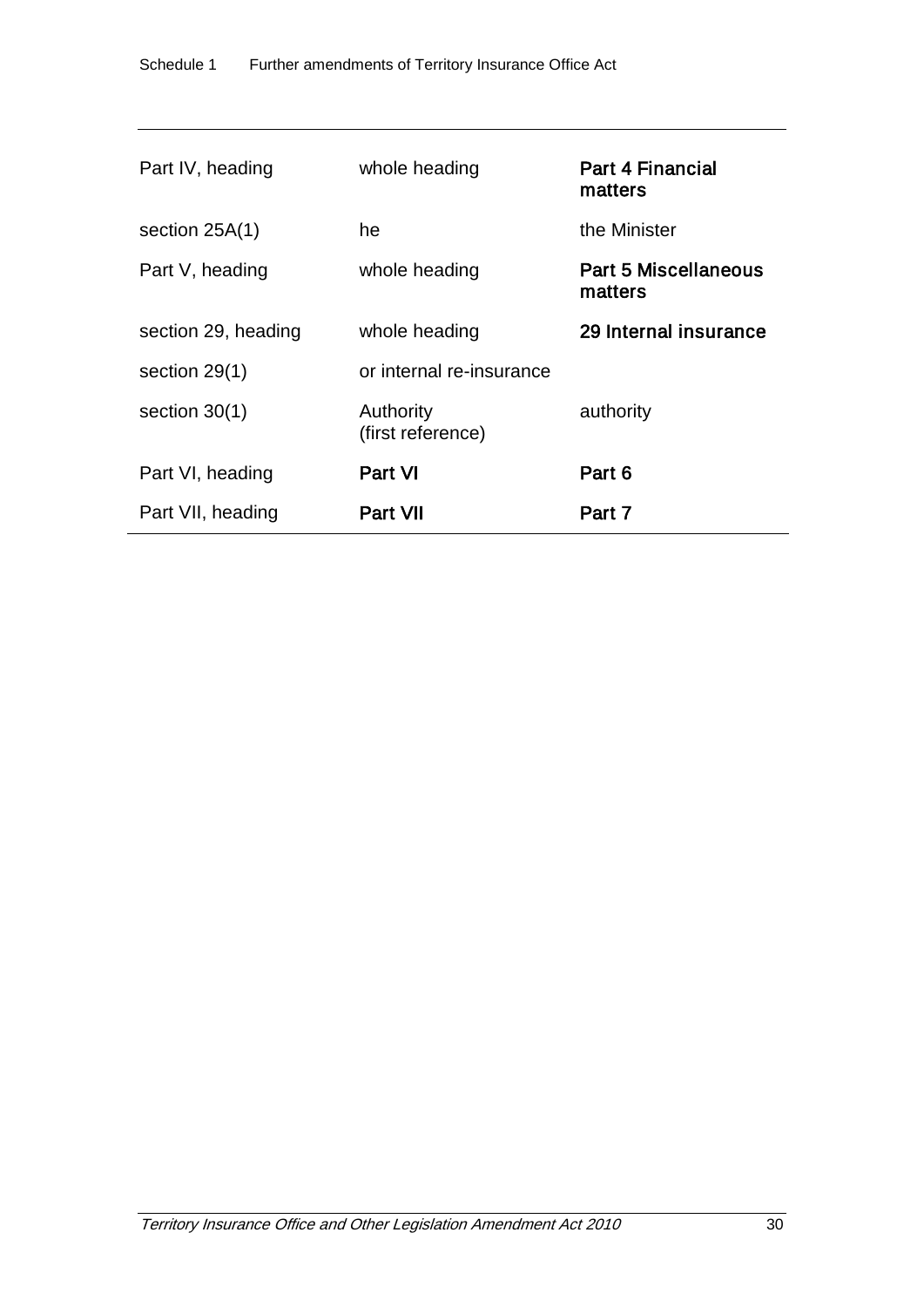## Schedule 2 Further amendments of Motor Accidents (Compensation) Act

section 39

# Part 1 Amendments relating to references to Board

| Provision                                                                                                                                                                                                                                                                                                                                                                                                                                                                                          | Amendment                        |          |  |
|----------------------------------------------------------------------------------------------------------------------------------------------------------------------------------------------------------------------------------------------------------------------------------------------------------------------------------------------------------------------------------------------------------------------------------------------------------------------------------------------------|----------------------------------|----------|--|
|                                                                                                                                                                                                                                                                                                                                                                                                                                                                                                    | omit                             | insert   |  |
| sections 4, definition<br><i>spouse</i> , paragraphs (b)<br>and (d), $4C(1)$ , $9(2)$ , $(6)$<br>and (7), 12(1), (2), (3),<br>and (5) to (7), 13(1),<br>$(2)(a)$ , $(b)(ii)$ and $(iii)$<br>and $(c)$ , $(3)$ , $(4)$ and $(6)$ ,<br>$14(1)(b)(i)$ to (iii) and (d)<br>and $(3)(b)$ , 17 $(1)(b)$ and<br>$(2)$ , 18 $(4)$ , 18 $A(2)$ and<br>$(5)$ , 18B $(1)(b)$ and $(2)$ ,<br>$18C(1)$ and $(3)$ ,<br>$19(1)(b)(iii)$ and (c),<br>20A(1) to (4), 21, 22(2),<br>$31(2)$ and $(3)$ , 33<br>and 34 | <b>Board</b><br>(all references) | Office   |  |
| sections $9(1)(c)$ and<br>$(3)(a)$ , $12(3)(b)$ ,<br>$20A(1)(c)$ and $35(2)$                                                                                                                                                                                                                                                                                                                                                                                                                       | Board's                          | Office's |  |
| sections 12, 33 and 34,<br>heading                                                                                                                                                                                                                                                                                                                                                                                                                                                                 | <b>Board</b>                     | Office   |  |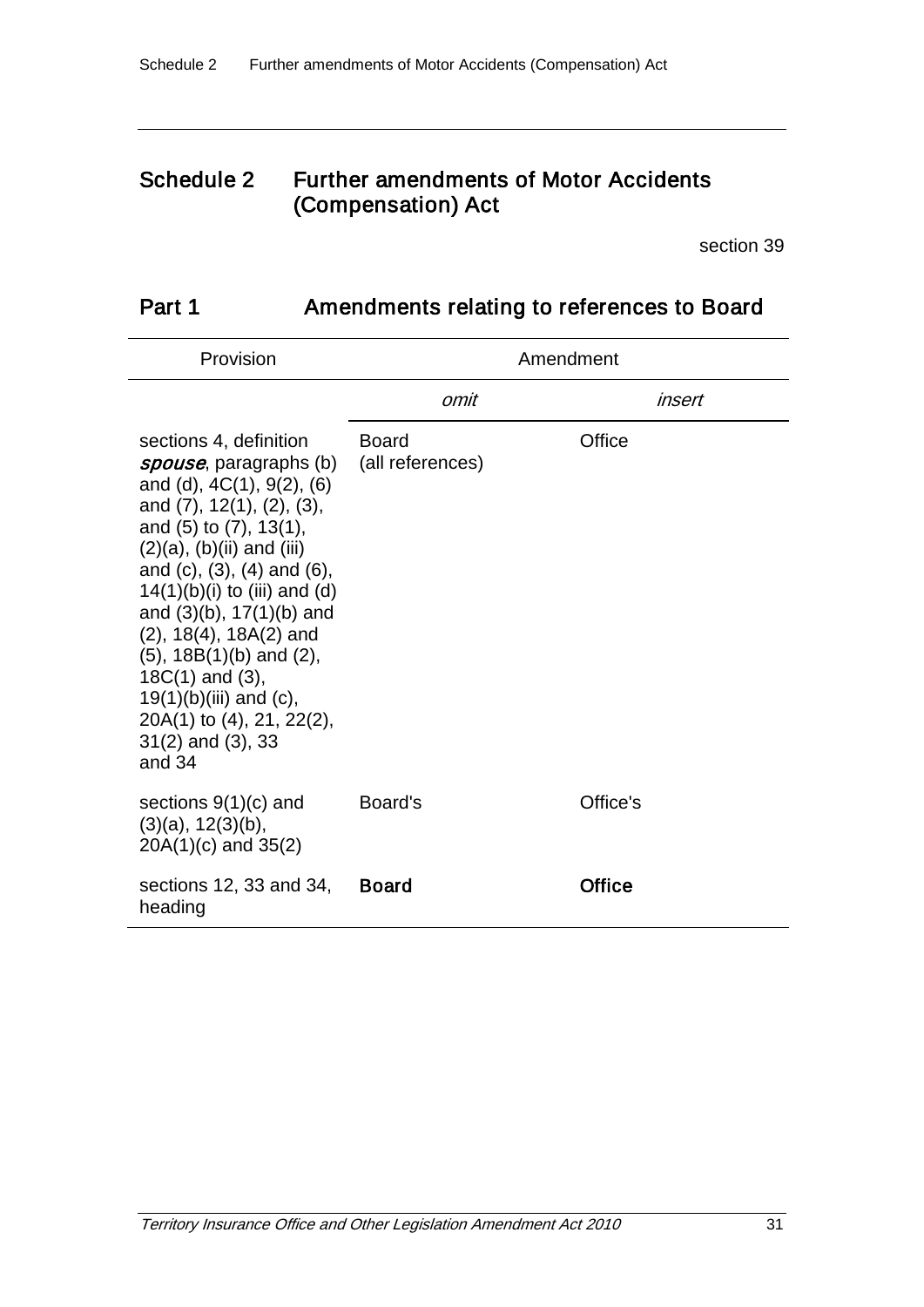| <b>Γαιι Ζ</b>                            | OUIGI IIIIIIUI AIIIGIIUIIIGIIIS                            |                                                         |  |
|------------------------------------------|------------------------------------------------------------|---------------------------------------------------------|--|
| Provision                                | Amendment                                                  |                                                         |  |
|                                          | omit                                                       | insert                                                  |  |
| Part I, heading                          | whole heading                                              | <b>Part 1 Preliminary</b><br>matters                    |  |
| Part II, heading                         | Part II                                                    | Part 2                                                  |  |
| Part III, heading                        | Part III                                                   | Part 3                                                  |  |
| Part IV, heading                         | Part IV                                                    | Part 4                                                  |  |
| sections $14(1)$ and $(2)$<br>and 21     | he<br>(all references)                                     | the person                                              |  |
| sections $14(1)(b)(i)$ and<br>21         | his                                                        |                                                         |  |
| sections 14(2)<br>and $(3)(c)$ and 24    | him<br>(all references)                                    | the person                                              |  |
| section $14(3)(a)$ , at the<br>end       |                                                            | or                                                      |  |
| Part V, heading                          | Part V                                                     | Part 5                                                  |  |
| Part VA, heading                         | Part VA                                                    | Part 5A                                                 |  |
| Part VI, heading                         | whole heading                                              | Part 6 Reviews and<br>referrals to Tribunal             |  |
| after section 29                         |                                                            | Division 4<br><b>Miscellaneous</b><br>matters           |  |
| Part VII, heading                        | whole heading                                              | <b>Part 7 Miscellaneous</b><br>matters                  |  |
| section 33                               | (1)                                                        |                                                         |  |
| section 33                               | Part III, IV (other than<br>section 18(2A) or 18A)<br>or V | Part 3, 4 (other than<br>section 18(2A) or 18A)<br>or 5 |  |
| section 37(2), before<br>"an Aboriginal" |                                                            | a qualifying person who<br>is                           |  |

## Part 2 Other minor amendments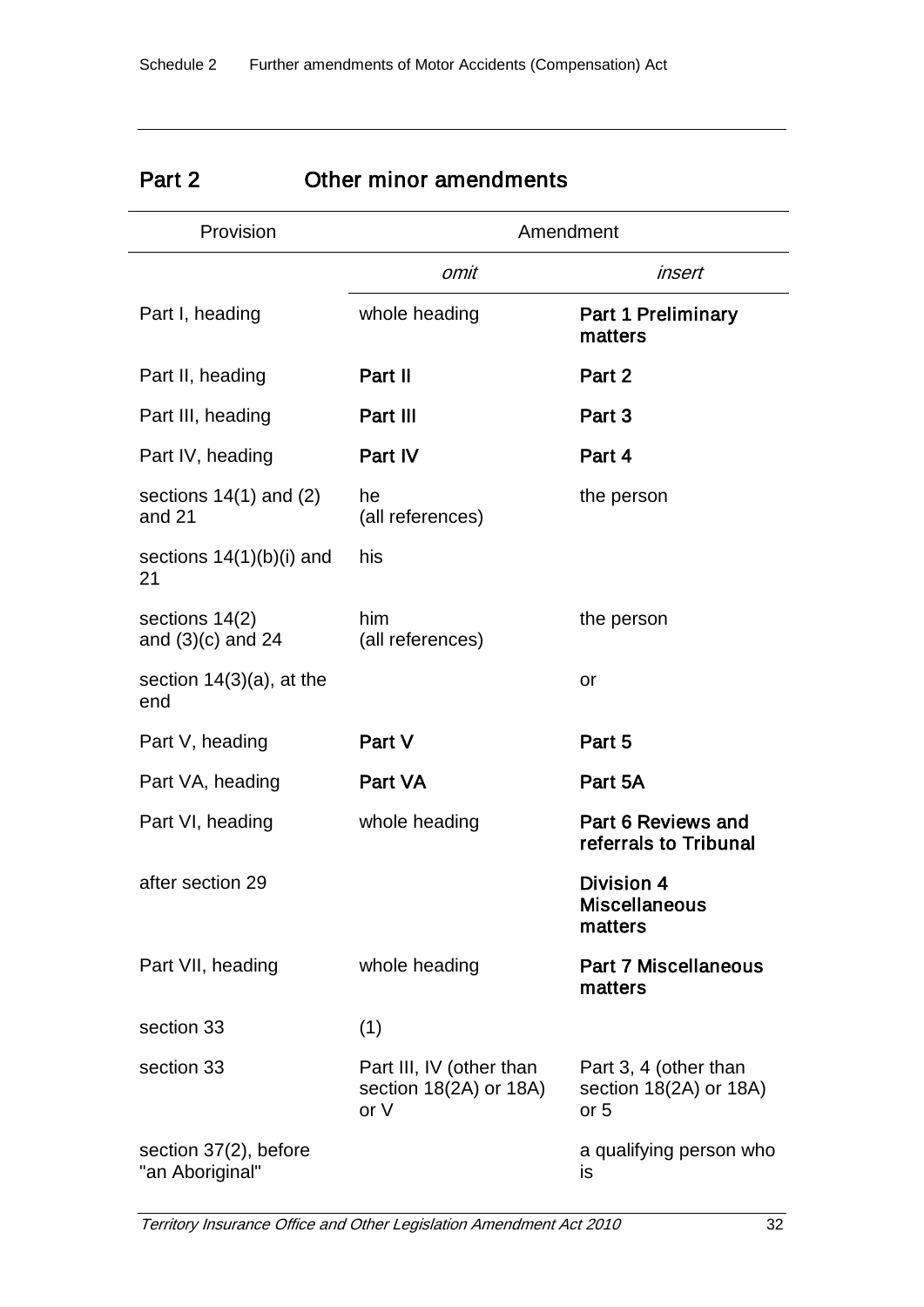| section $37(2)$                           | his spouse and he | the person's spouse<br>and the person           |
|-------------------------------------------|-------------------|-------------------------------------------------|
| section $37(2)$                           | him shall be      | the person is                                   |
| section $37(2)$                           | his               |                                                 |
| section 40, heading                       | whole heading     | 40 Office may<br>conduct certain<br>proceedings |
| section $40(1)(a)$                        | his               | the person's                                    |
| section $40(1)(a)$<br>and (b), at the end |                   | and                                             |
| section $40(2)$                           | his               |                                                 |
| Part VIII, heading                        | Part VIII         | Part 8                                          |
| section $43(3)(a)$                        | Part VI           | Part 6                                          |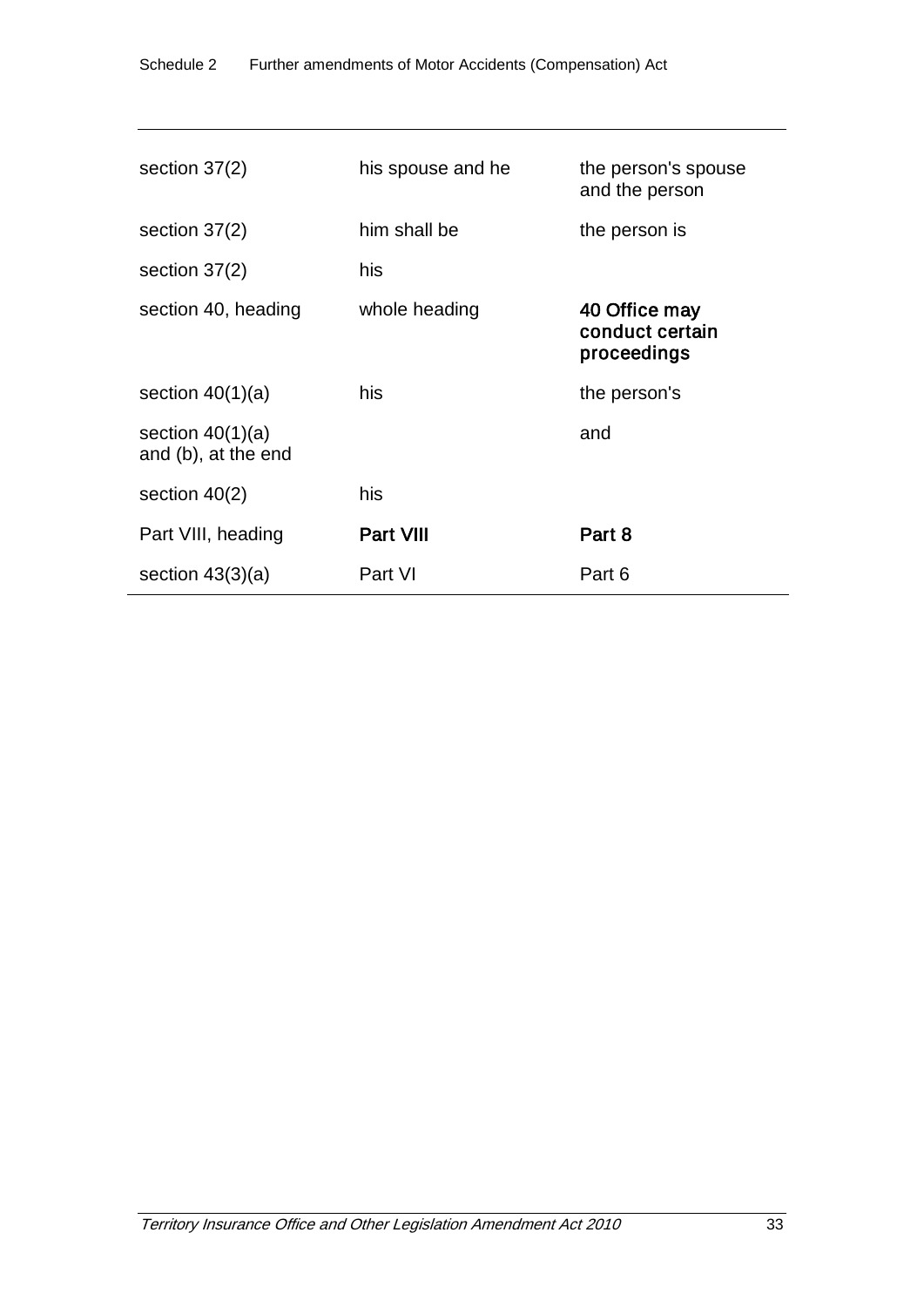# Schedule 3 Amendments of Motor Accidents (Compensation) Appeal Tribunal Rules

section 48

| Provision               |     |      | Amendment    |
|-------------------------|-----|------|--------------|
|                         |     | omit | insert       |
| rules $5(2)$ and $6(2)$ | him |      | the party    |
| rule $6(1)$             | he  |      | the party    |
| rule $9(2)$ and $(4)$   | him |      | the person   |
| rule $9(2)$             | his |      | the person's |
| rule $9(4)$             | he  |      | the person   |